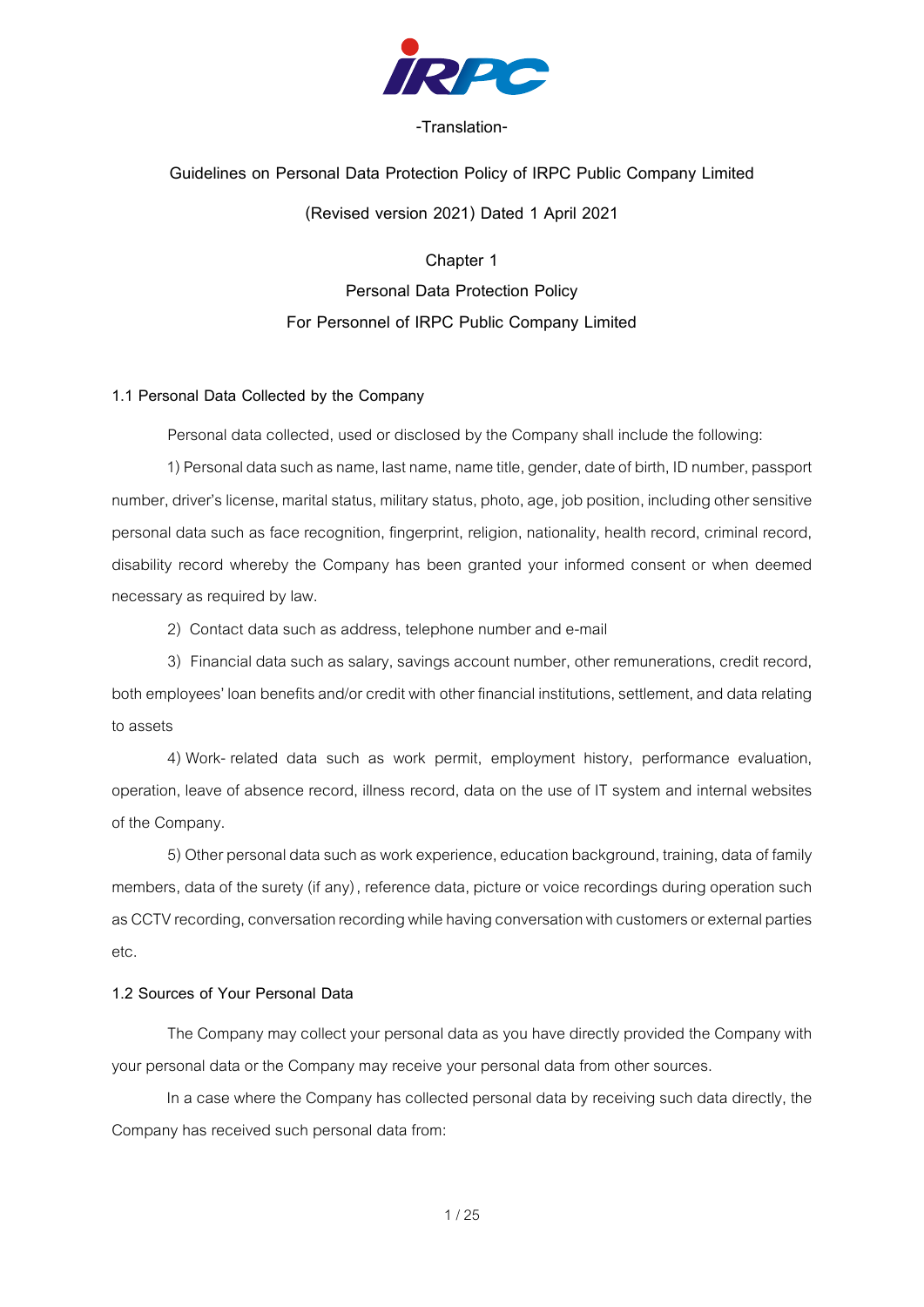1) Job application procedures by filling in information and providing such information to the Company for consideration on recruitment, registration or filling in job application form to submit to the Company via a specified channel

- 2) When you access the Company's website
- In a case where the Company receives your personal data from other sources; for example,
- 1) Other persons
- 2) Public sources such as data from the internet or social media platform etc.
- 3) Other accompanying data, including associated companies, business group or any persons whom the Company has known or referred you to the Company.
- 4) Data from the government agency or other related agencies

**1.3 Collection, Use or Disclosure of Personal Data Shall be Performed within the Specified Criteria as follows:**

The Company shall collect, use or disclose your personal data for various objectives within a legal basis as indicated below:

## **1.3.1 In a case where you are the Company's employee or a family member or a reference person to whom the employee has referred**

1) The Company shall collect, use or disclose your personal data under the contract basis for the following objectives:

- a) To proceed with the tasks relating to employment procedures and steps in preparing the employment contract as well as other contracts relating to the employment such as non- disclosure agreements, policy and working regulations etc.
- b) To consider risk factors of employees' operation, resulting from health checkupsafter starting their operation (proceed within 30 days, starting from the first day of operation)
- c) To communicate with employees, performance evaluation
- d) To proceed with remunerations, welfares and benefits for employees as well as to handle matters regarding the physical health of the employees such as health insurance, annual health check-up, employees' compensation etc.
- e) To consider vacation leave, personal leave and sick leave
- f) To disclose or submit data to third parties in providing for employees' welfare such as insurance companies, asset management companies, bank counterparty etc.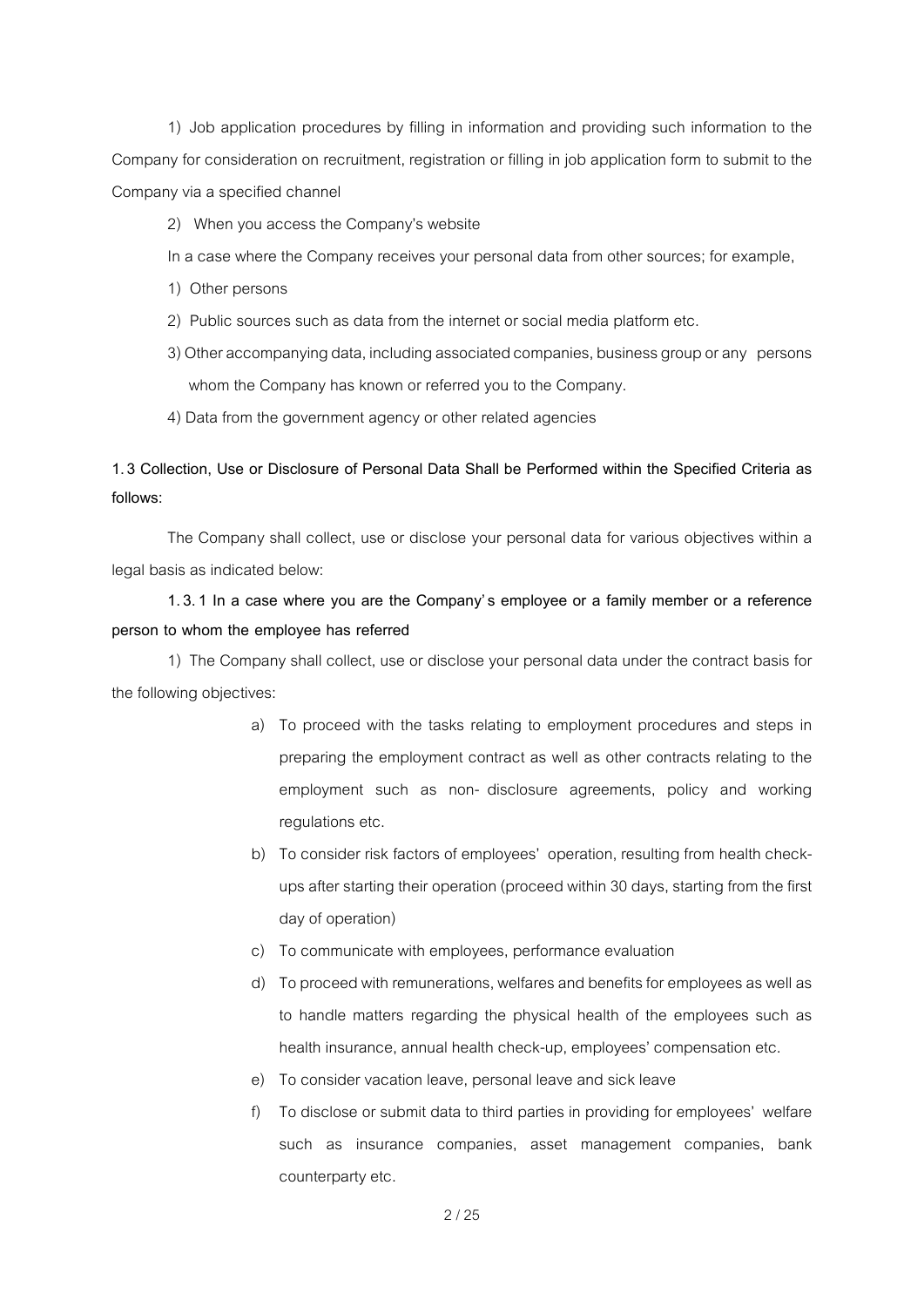g) To proceed with resignation procedures and steps, termination of employment, compensation, welfare after employment termination

2) The Company shall collect, use or disclose your personal data under the consent basis to achieve the following objectives:

- a) To check for criminal record
- b) To check for physical health and to collect health data
- c) To disclose personal data, including health data and medical record to the insurance company and the Company Group or the associated companies of the insurance company, including other external parties to achieve the Company's established objectives relating to the insurance policy

3) In addition, the Company has collected, used or disclosed your personal data under its legal obligation or for the necessity to constitute a legal claim, compliance or exercising of legal rights or defense of legal rights, such as maintaining employees leave record from a medical certificate or evaluating employees potential etc. Additionally, to disclose or report data to the government agency as stipulated by law such as Social Security Office, Revenue Department, Health Office, Natural Resources and Environmental Policy and Planning etc., including upon receipt of the court's order, court's summons, or government's notice to act according to legal authority of such agency.

4) The Company shall collect, use or disclose your personal data within legal basis for the following objectives:

- a) For potential development of personnel and training/ seminar/ work-related visit, knowledge endorsement in various fields for employees
- b) For risk management and governance on personnel management such as an analysis of the number of employees, effectiveness evaluation of the organization, including information disclosure to the contractor or consultant in the demographic survey etc.
- c) For risk management, monitoring, audit and human resources management
- d) For the prevention and review of various activities such as embezzlement, money laundering, criminal acts or any other illegal acts, including disclosure of personal data to major shareholders for internal audit and prevention of any misconducts or illegal acts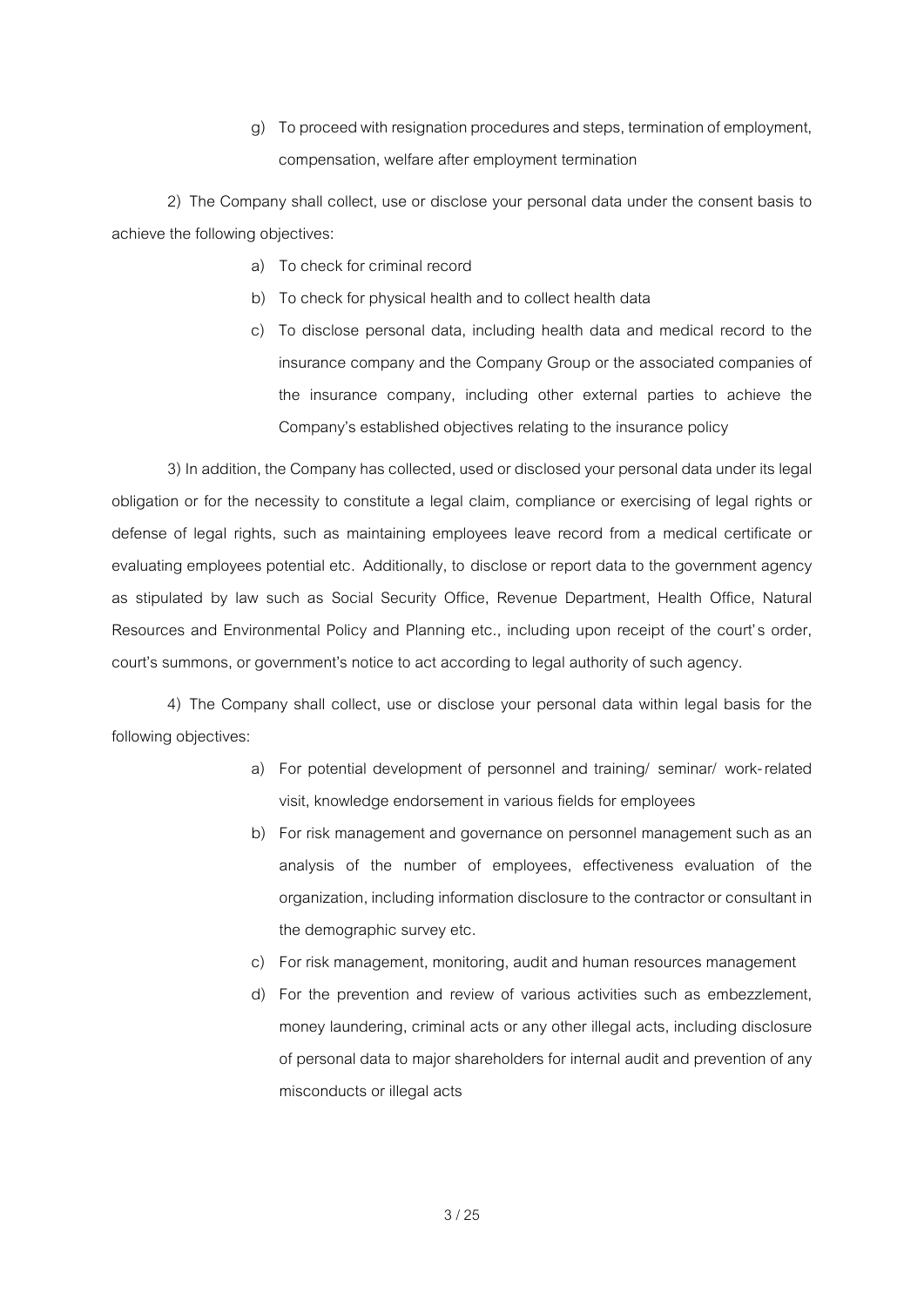- e) For an audits performed by major shareholders or other relevant agencies, investigations or examinations or for the constitution or exercising of legal claims or to use as an evidence in any legal proceedings
- f) For the safety of building areas and facilities, including an exchange of access card before entering the Company's premises and CCTV recording.

#### **1.3.2 In a case where you are the director or senior executive of the Company**

1) The Company shall collect, use or disclose your personal data under contract basis for the objectives to contact, handle or carry out activities in accordance with the duties as the director and senior executive such as meeting, consideration on remuneration etc.

2) The Company shall collect, use or disclose your personal data under the consent basis for the objectives to collect health data and religious data, including sensitive personal data appeared on the ID card or passport for identity authentication or for business operation of the Company.

3) The Company shall collect, use or disclose your personal data under legal obligation basis as follows:

- a) For compliance with legal rights and duties as the Company's director or executive
- b) For the necessity to report to the agencies as prescribed by law such as the Securities and Exchange Commission Office and the Stock Exchange of Thailand etc.
- c) For the necessity to constitute legal claim, to audit and to review facts in order to prevent corrupt behavior in exercising the right or to perform respective duties as stipulated by law
- d) For the necessity to constitute legal claim, legal compliance or legal claim or as a defense of a legal claim
- e) Upon receiving an order, a Court's summons or government notice to carry out any acts according to legal authority of such agency such as to compliment the submission of your inventory (if any) etc.

4) The Company shall collect, use or disclose your personal data under legitimate interest basis to achieve the following objectives:

- a) For the objectives of audit and identity authentication to perform respective duties according to the position or assigned authority
- b) For business understanding and administration of the Company, including the study visits as deemed necessary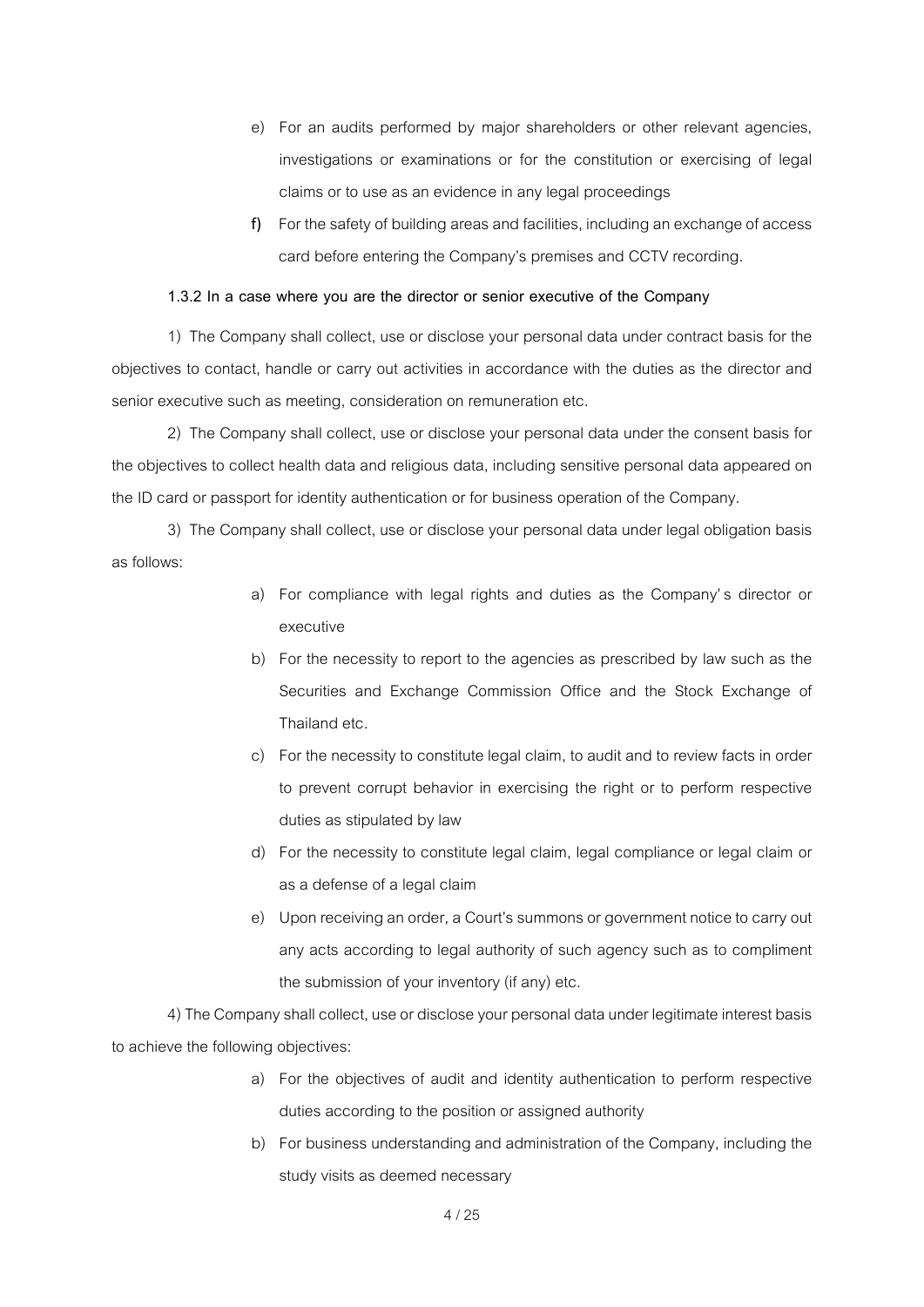- c) For risk management, monitoring and audit
- d) For prevention and review of various acts which are considered embezzlement, money laundering, criminal acts or any other illegal acts
- e) For an audits performed by major shareholders or other related agencies, investigation, examination or for the constitution or exercising of legal claim or to use as an evidence in any legal proceedings
- f) For the safety of building areas or facilities, including an exchange of access card before entering the Company's premises and CCTV recording

### **1.4 Disclosure of Personal Data**

The Company may disclose your personal data to associated companies in the Company Group or other external parties to achieve the following objectives as set forth in this policy.

The Company may be required to disclose your personal data to a government agency or any other agencies as stipulated by law such as the Revenue Department, Social Security Office, Health Provincial Office, Securities and Exchange Commission Office, Stock Exchange of Thailand etc. Additionally, the Company may disclose personal data according to the order of the government agency or any other regulatory bodies as well as to submit your personal data to the National Credit Bureau for audit and may employ an audit result to prevent fraudulent or corrupt behavior.

The Company may be required to disclose your personal data to relevant external parties to proceed with an audit, inspection, assessment, request for legal advice, legal proceeding or any other proceedings necessary for the Company's business operation

### **1.5 Retention of Personal Data, Retention Period and Safety Measures**

The Company shall maintain your personal data as long as it deemed necessary according to the objectives specified in this personal data protection policy. Additionally, the Company shall take into consideration the suitable retention period based primarily on the duration of employment contract, term of office and statute of limitations. Nonetheless, the Company may continue to maintain your personal data for the period specified in order to comply with relevant law or to constitute or exercise legal claim or to conform to the statute of limitations.

The Company shall maintain personal data in a form of a document and/or in a computer system or electronic system as well as establish appropriate safety measures of personal data to prevent any losses, accesses, uses, changes, rectifications or disclosures of personal data improperly or without legitimate authority. Nonetheless, the Company has restricted the access and use of technology to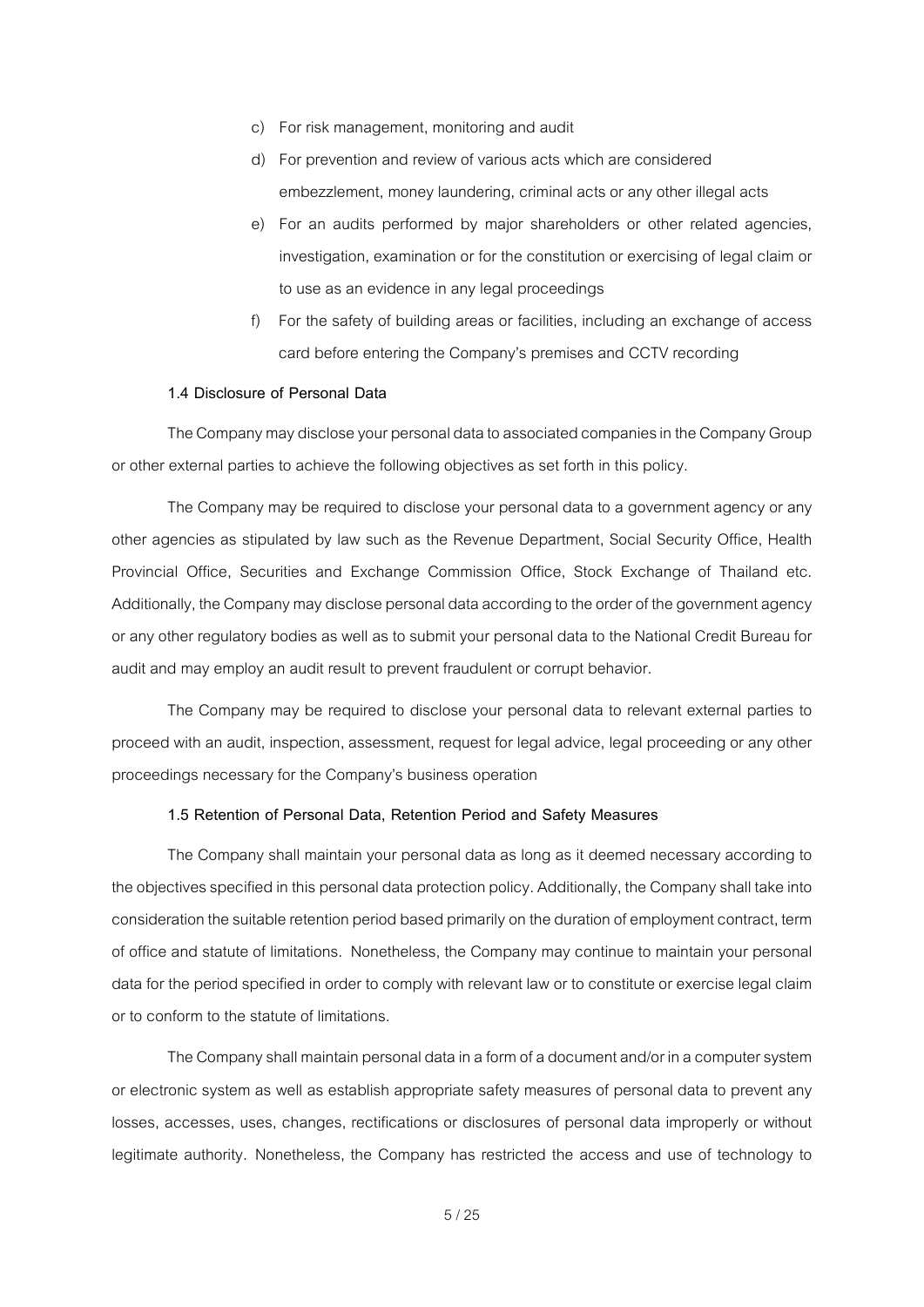maintain safety of your personal data to prevent an unauthorized access of the computer system. In a case that your personal data has been disclosed to any external parties processing data or the data processor, the Company shall supervise such person to ensure that he/she acts in accordance with the Company's order.

The Company shall delete or destroy personal data upon termination of the retention period of such personal data.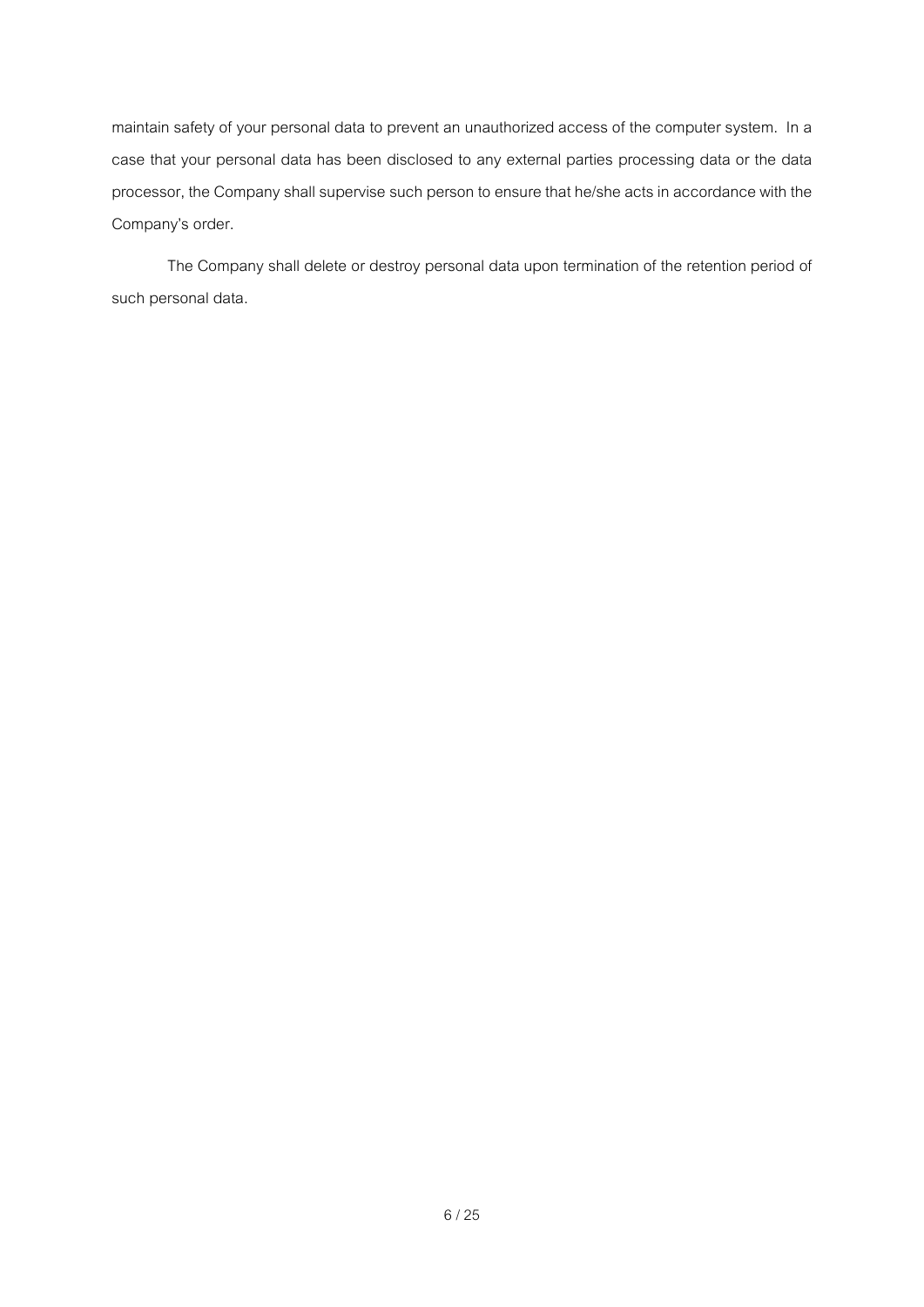#### **Personal Data of Customers in the Petrochemical Business Unit**

### **2.1 Your Personal Data Collected by the Company**

Your personal data the Company has collected, used or disclosed shall include but not limited to the following personal data:

1) Personal data such as name-last name, name title, nickname, gender, ID number, passport number, tax ID number, position, nationality, age, username account, including other sensitive personal data such as religion, race and health data whereby the Company has been granted with your consent according to relevant law or when deemed necessary as required by law.

2) Contact data such as address, telephone number, mobile phone number, e-mail

3) Financial data such as savings account number, transaction data, credit card number

4) Other personal data such as data of family member, data relating to the use of IT system and other websites of the Company, CCTV recording, voice recordings from meetings

However, the Company has no intention to collect and process personal data of a minor under 10 years of age. Nonetheless, if you are a minor under 10 years of age or a quasi-incompetent or an incompetent who intends to gain access to the website, make inquiry about any products or services and must provide your personal data to the Company, your legal guardian or curator can proceed with such matters on your behalf and he/she can give his/her consent to the Company to proceed as such. In a case that the Company has found out that your personal data has been collected without the consent of your legal guardian or curator, the Company is entitled to reject any proceedings as per your request and shall delete your personal data except in a case that the processing of your personal data can depend on other legal bases which allow for the exception of the informed consent.

### **2.2 Sources of Personal Data**

The Company may collect your personal data as you directly provide your personal data to the Company such as providing your personal data to the Company via registration on the Company's IT system, exchange of name card, request for details of the Company's products or services via the Company's website or other electronic channels etc. In addition, the Company may acquire your personal data from other sources such as from sales representatives of other business groups of the Company, business partners or associated companies, customers or representatives referred by the Company etc.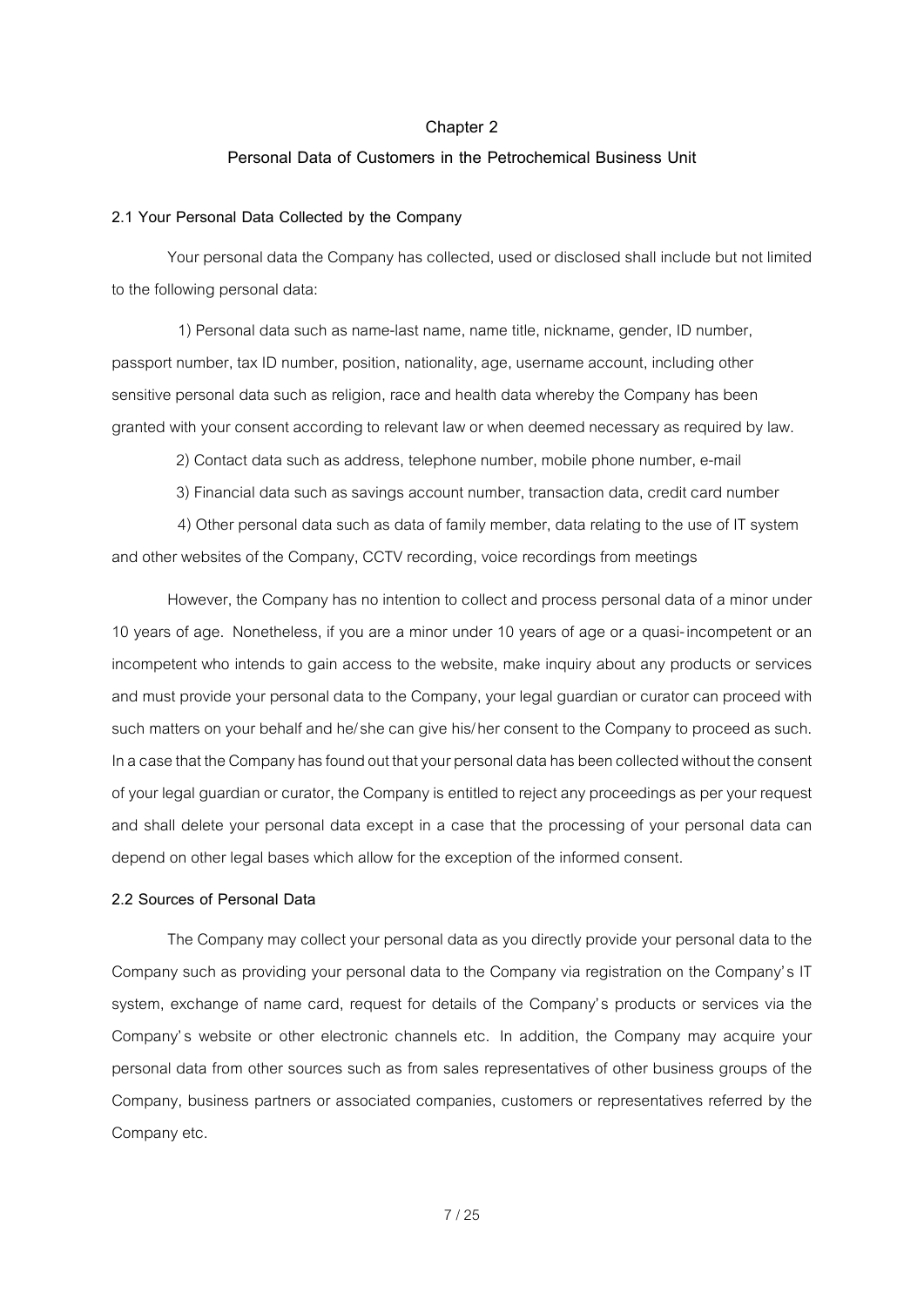#### **2.3 Objectives of the Collection, Use or Disclosure of Personal Data Under Legal Basis**

The Company shall collect, use or disclose your personal data to achieve various objectives under legal basis as follows:

1) Contract basis: To contact or provide details of products or services upon your request and to contact you as you are interested in the Company's products or services, to offer products as per your request, to consider on entering into the sales contract, including the collection of fees or payment

2) Legal obligation basis: For the necessity to constitutealegal claim, to use as an evidence in the defense of a legal claim, compliance with the court' s order or order of the government agency with legal authority, including disclosure or report of your personal data to the government agency with legal authority

3)Legitimate interest basis: By taking into consideration the proportionality and your expectation whereby the benefits derived must be well balanced with your basic rights concerning personal data protection in order to achieve the following objectives:

- a) For audit and identity authentication purposes relating to any transactions or legal act and contract
- b) For an audits by major shareholders or relevant agencies, investigation, examination, audit, request for advice to constitute legal claim or legal proof procedures in which your personal data may be disclosed to the lawyer, legal and tax consultant, auditor, including other consultants to achieve such objective
- c) For risk management, monitoring and internal control and organization management, assessment of relevant criteria, including disclosure of personal data to major shareholders for internal audit and prevention of any misconducts or illegal acts
- d) For the analysis of your personal data for the improvement of the Company's products or services, including business assessment, improvement, planning and forecast
- e) For the security of the building areas or facilities from CCTV recording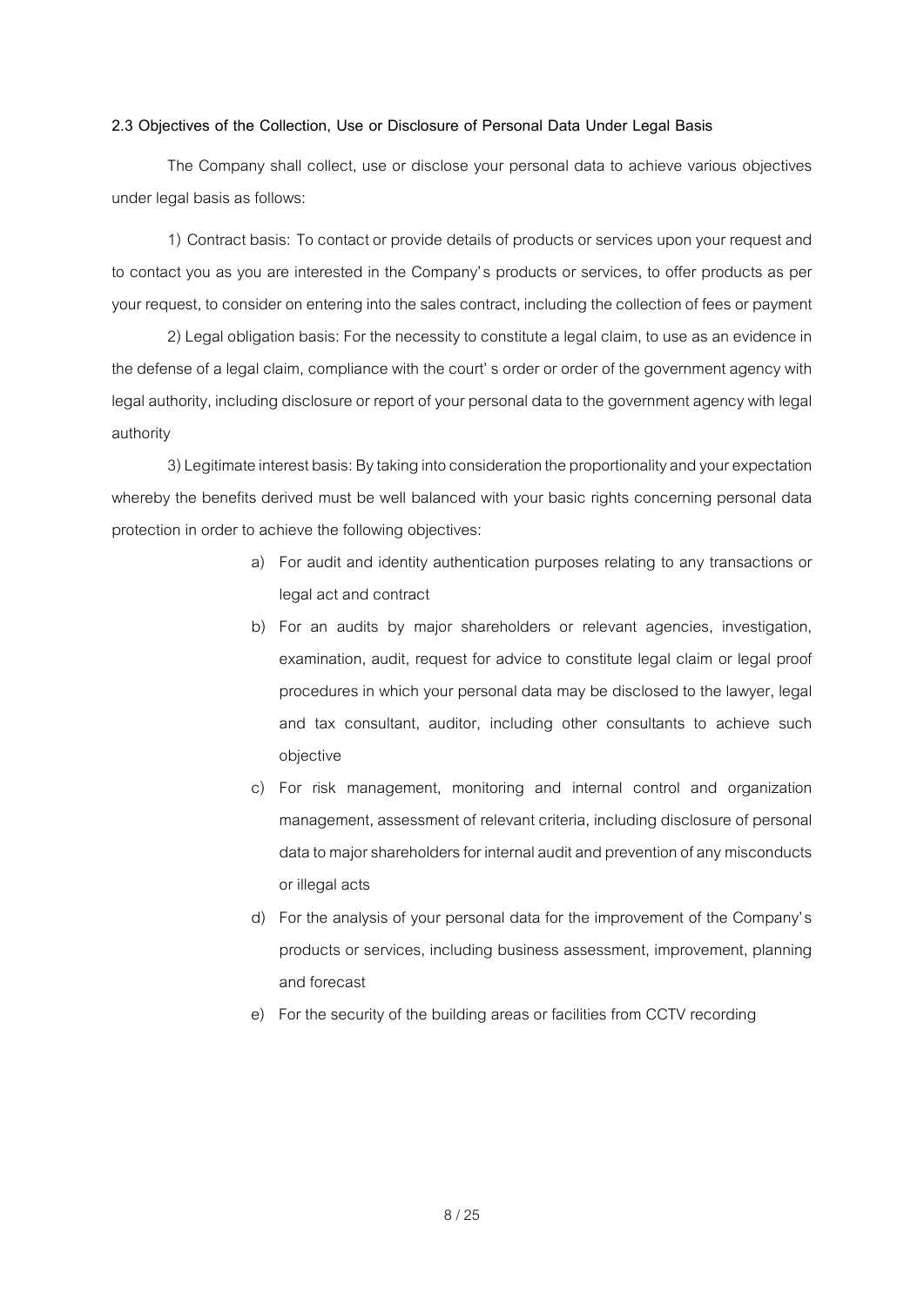4) Consent basis: The Company shall perform activities to achieve the following objectives upon receiving your consent:

- a) To analyze purchasing or usage behavior of the Company' s products or services and to offer benefits or promotional campaigns, promotions or any other discounts to attract the customer's attention on the Company's products and services
- b) To inform news and marketing activities, including new products and services which may be of your interest
- c) Upon receiving your legal consent to collect, use or disclose sensitive personal data such as health data, religious data and other sensitive personal data appeared on the ID card or passport in order to authenticate your identity as well as to facilitate and ensure your safety while participating in the Company's activities

### **2.4 Disclosure of Your Personal Data**

The Company shall not disclose your personal data to any external parties unless otherwise informed or upon being granted your consent or when it is deemed necessary to disclose or to report your personal data to the regulatory bodies, government agencies or any other agencies as stipulated by law relating to the Company's business operation.

Besides, the Company may be required to disclose your personal data to relevant external parties for the objectives mentioned above in order to proceed with an audit, request for legal advice, inspection, assessment, legal proceedings or any other proceedings necessary for the Company's business operation.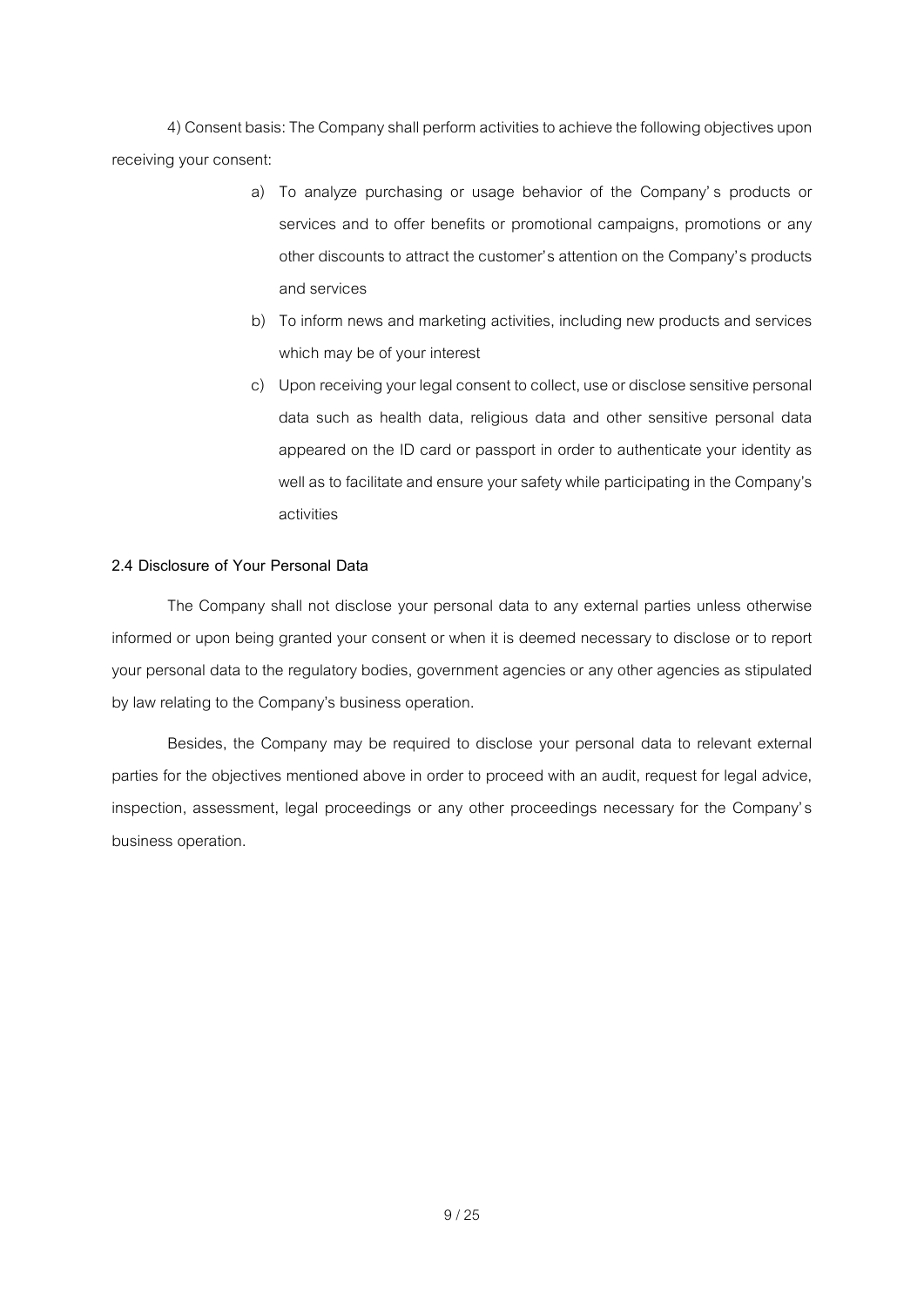#### **Personal Data of the Customers of Petroleum Business Unit**

### **3.1 Your Personal Data Collected by the Company**

Your personal data that the Company has collected, used or disclosed shall include but not limited to the following personal data:

1) Personal data such as name-last name, name title, gender, date of birth, ID number, passport number, tax ID number, position, nationality, age, username account, including other sensitive personal data such as religion, race and health data whereby the Company has been granted with your consent according to relevant law or when deemed necessary as required by law

2) Contact data such as address, telephone number, mobile phone number, e-mail

3) Financial data such as savings account number, transaction data, credit card number

4) Other personal data such as data relating to family member, data on the use of IT system and other websites of the Company, CCTV recording, voice recordings from meetings

However, the Company has no intention to collect and process personal data of a minor under 10 years of age. Nonetheless, if you are a minor under 10 years of age or a quasi-incompetent or an incompetent who intends to gain access to the website, make inquiry about any products or services and must provide your personal data to the Company, your legal guardian or curator can proceed on such matters on your behalf and he/she can give his/her consent to the Company to proceed as such. In a case that the Company has found out that your personal data has been collected without the consent of your legal guardian or curator, the Company is entitled to reject any proceedings as per your request and shall delete your personal data except in a case that the processing of your personal data can depend on other legal bases which allow for the exception of the informed consent.

#### **3.2 Sources of Personal Data**

The Company may collect your personal data as you directly provide your personal data to the Company such as providing your personal data to the Company via registration on the Company's IT system, exchange of name card, request for details of the Company's products or services via the Company's website or other electronic channels etc. additionally the Company may acquire your personal data from other sources such as from sales representatives of other business groups of the Company, business partners or associated companies, customers or representatives referred by the Company etc.

10/ 25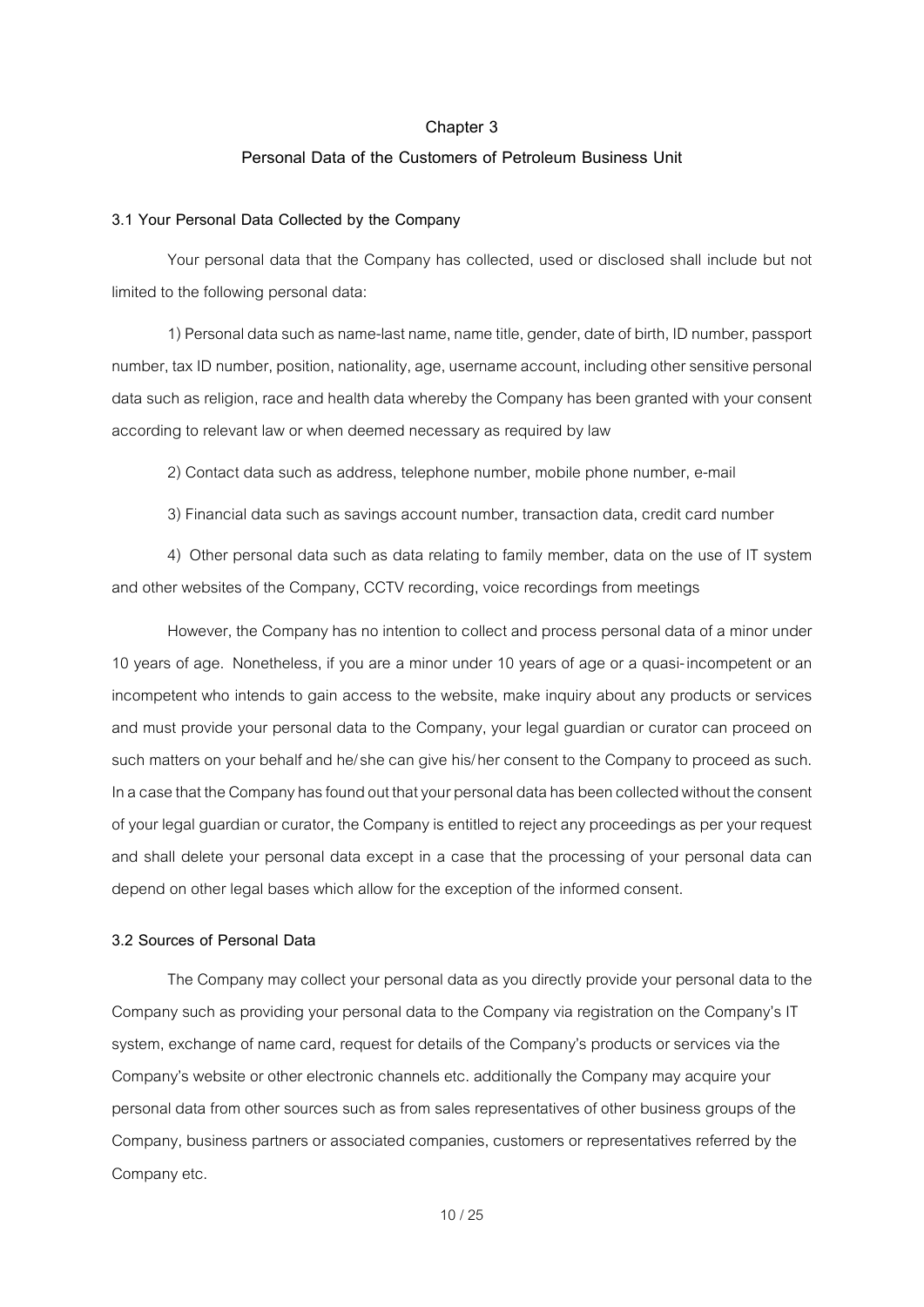#### **3.3 Objectives of the Collection, Use or Disclosure of Personal Data Under Legal Basis**

The Company shall collect, use or disclose your personal data to achieve the following objectives under legal basis as follows:

1) Contract basis: To contact or provide details of products or services upon your request and to contact you as you are interested in the Company's products or services, to offer products as per your request, to consider on entering into the sales contract, including the collection of fees or payment

2) Legal obligation basis: For the necessity to constitute a legal claim, to use as an evidence in the defense of legal claim, compliance with the court's order or order of the government agency with legal authority, including disclosure or report of your personal data to the government agency with legal authority

3)Legitimate interest basis: By taking into consideration the proportionality and your expectation whereby the benefits derived must be well balanced with your basic rights concerning personal data protection in order to achieve the following objectives:

- a) For audit and identity authentication purposes relating to any transactions or legal act and contract
- b) For an audits by major shareholders or relevant agencies, investigation, examination, inspection, request for advice to constitute legal claim or legal proof procedures in which your personal data may be disclosed to the lawyer, legal and tax consultant, auditor, including other consultants to achieve such objective
- c) For risk management, audit, internal control and organization management as well as disclosure of personal data to major shareholders for internal audit and prevention of any misconducts or illegal acts
- d) For the analysis of your personal data for the improvement of the Company's products and services, including business assessment, improvement, planning and forecast
- e) For the safety of building areas or facilities from CCTV recording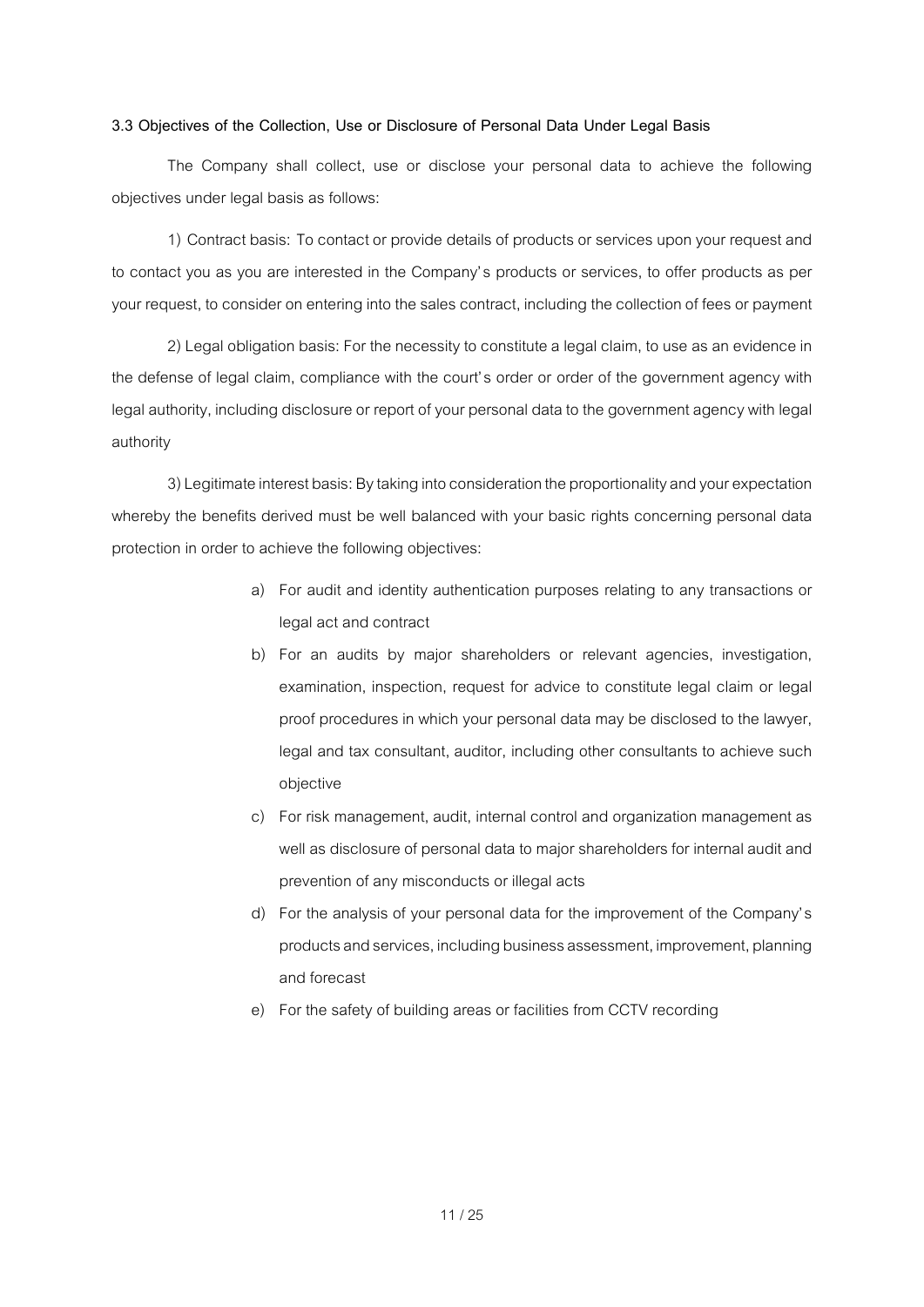4) Consent basis: The Company shall perform activities to achieve the following objectives upon receiving your consent:

- a) To analyze purchasing behavior or use of products or services of the Company as well as to propose benefits or promotional campaigns, promotions or any other discounts to attract customers' attention on the Company's products and services.
- b) To inform news and marketing activities, including new products and services which may be of your interest
- c) Upon receiving your legal consent to collect, use or disclose sensitive personal data such as health data, religious data and other sensitive personal data appeared on the ID card, passport in order to authenticate your identity as well as to facilitate and ensure your safety while participating in the Company's activities

### **3.4 Disclosure of Your Personal Data**

The Company shall not disclose your personal data to any external parties unless otherwise informed or upon being granted with your consent or when it deems necessary to disclose or to report your personal data to the regulatory bodies, government agencies or any other agencies as stipulated by law relating to the Company's business operation.

The Company also may be required to disclose your personal data to relevant external parties according to the objectives mentioned above and to proceed with an audit, request for legal advice, inspection, assessment, legal proceeding and any other proceedings necessary for the Company's business operation.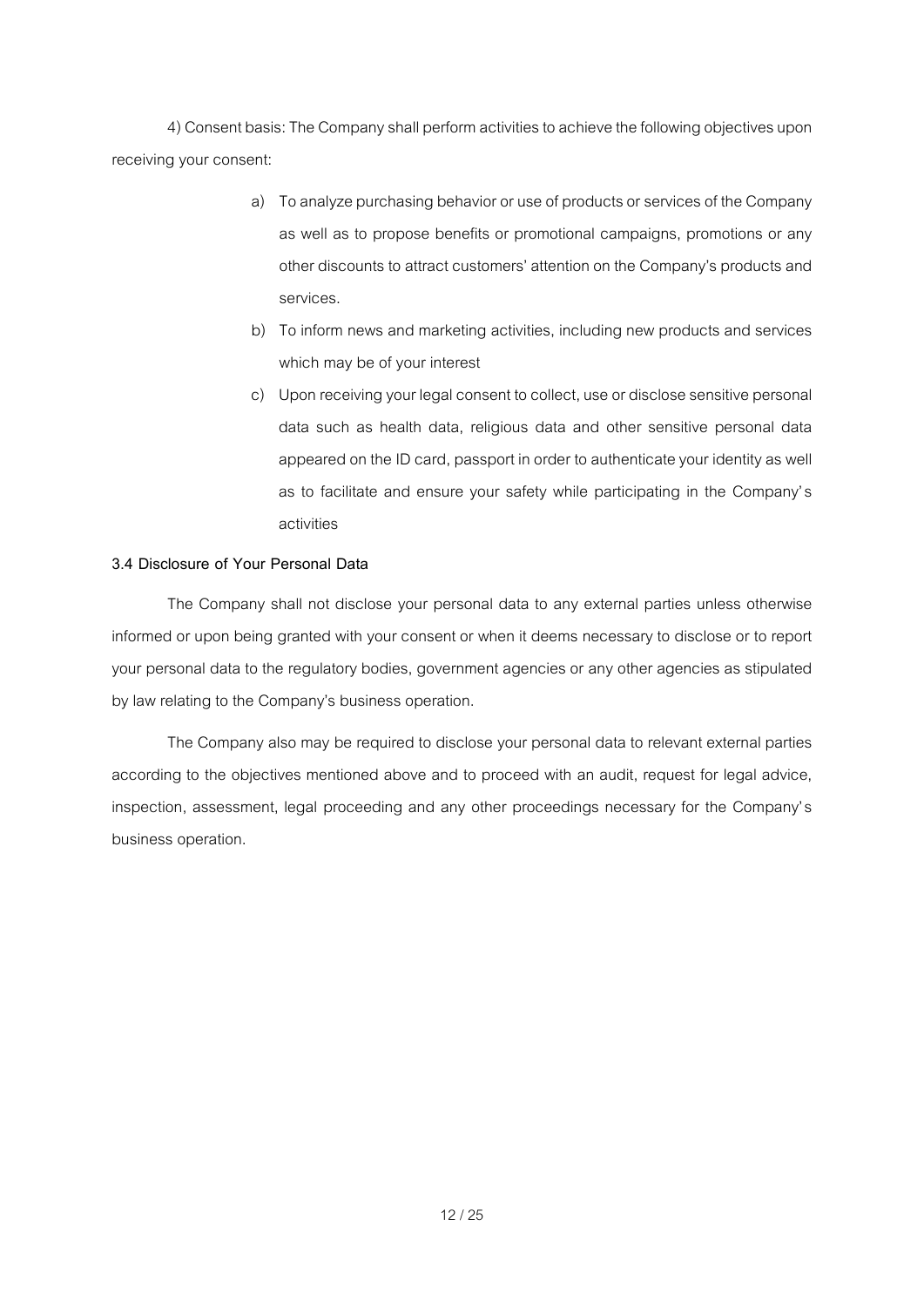#### **Personal Data of Customers of Port and Asset Management Business Unit**

### **4.1 Your Personal Data Collected by the Company**

Your personal data the Company has collected, used or disclosed shall include but not limited to your personal data of the following types:

1) Personal data such as name-last name, name title, gender, date of birth, ID card number, passport number, tax ID number, position, nationality, age, asset location, including other sensitive personal data such as religion, race and health data whereby the Company has been granted with your consent according to relevant law or when deemed necessary as required by law.

2) Contact data such as address, telephone number, mobile phone number, e-mail

3) Financial data such as savings account number, transaction data, rental fees or collaterals

4) Other personal data such as data on the use of IT system and other websites of the Company, CCTV recording, voice recordings from meetings

However, the Company has no intention to collect and process data of a minor under 10 years of age. Nonetheless, if you are a minor under 10 years of age ora quasi-incompetent or an incompetent who intends to gain access to the website, make inquiry about any products or services and must provide your personal data to the Company, your legal guardian orcurator can proceed on such matters on your behalf and he/she can give his/her consent to the Company to proceed as such. In a case that the Company has found out that your personal data has been collected without the consent of your legal guardian or curator, the Company is entitled to reject any proceedings as per your request and shall delete your personal data except in a case that the processing of your personal data can depend on other legal bases which allow for the exception of the informed consent.

#### **4.2 Sources of Personal Data**

The Company may collect your personal data as you directly provide your personal data to the Company such as providing your personal data to the Company via registration on the Company's IT system, exchange of name card, request for details of the Company's products or services via the Company's website or other electronic channels etc. Additionally, the Company may acquire your personal data from other sources such as from sales representatives of other business groups of the Company, business partners or associated companies, customers or representatives referred by the Company, including but not limited to, the Board of Investment (BOI), Industrial Estate Authority of

13/ 25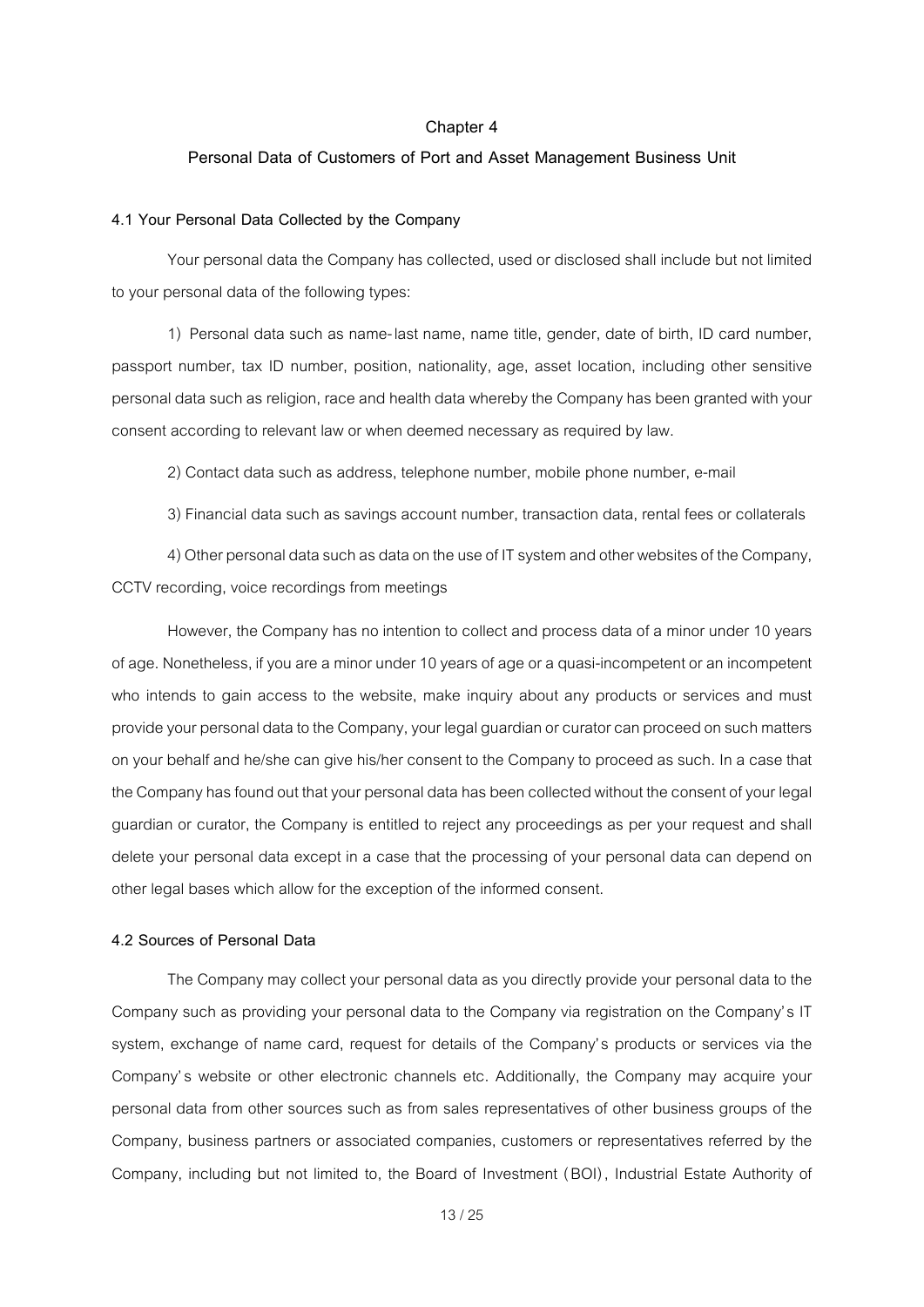Thailand or other agencies or representatives providing information on asset investment to the investors etc.

### **4.3 Objectives of the Collection, Use or Disclosure of Personal Data Under Legal Basis**

The Company shall collect, use or disclose your personal data to achieve the following objectives:

1) Contract basis: To contact or provide details of products or services upon your request and to contact you as you are interested in the Company's products or services, to offer products as per your request, to consider on entering into the lease agreement, including the collection of fees or payment

2) Legal obligation basis: For the necessity to constitute a legal claim to use as an evidence in the defense of legal claim, compliance with the court's order or order of the government agency with legal authority, including disclosure or report of your personal data to the government agency with legal authority

3) Legitimate interest basis: By taking into consideration the proportionality and your expectation whereby the benefits derived must be well balanced with your basic rights concerning personal data protection in order to achieve the following objectives:

- a) For audit and identity authentication purposes relating to any transactions or legal act and contract
- b) For an audit by major shareholders or relevant agencies, investigation, examination, inspection, request for advice to constitute legal claim or legal proof procedures in which your personal data may be disclosed to the lawyer, legal and tax consultant, auditor, including other consultants to achieve such objective
- c) For risk management, audit, internal control and organization management as well as disclosure of personal data to major shareholders for internal audit and prevention of any misconducts or illegal acts
- d) For business analysis or evaluation, improvement, planning and forecast
- e) For the safety of the building areas or facilities from CCTV recording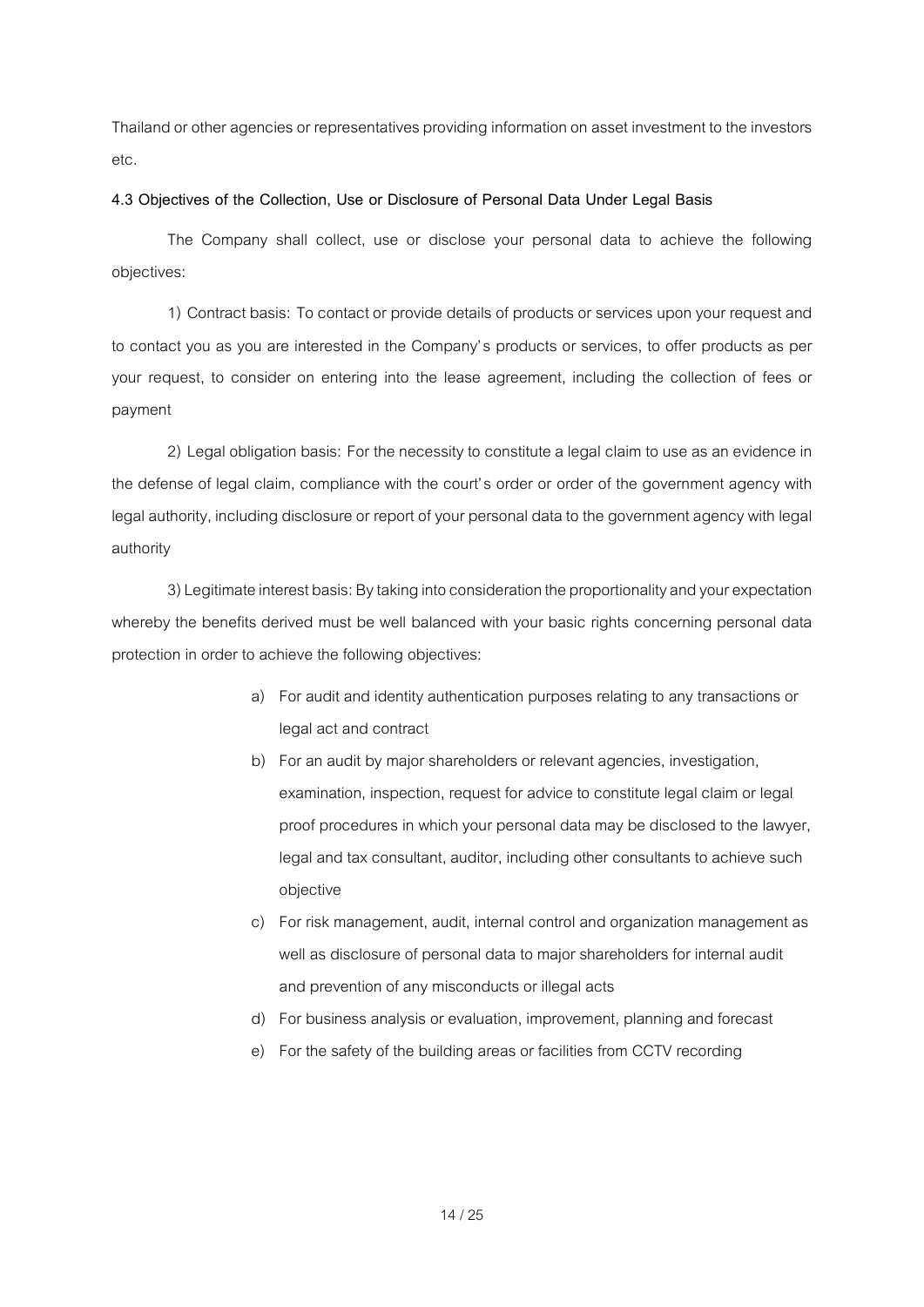4) Consent basis: The Company shall perform activities to achieve the following objectives upon receiving your consent

- a) To inform news and business information and to invite for participation in the customer relations activities via the channel you have already given your permission
- b) To make a satisfactory survey by answering questionnaires from the contractor or vendor of the Company
- c) Upon receiving your legal consent to collect, use or disclose sensitive personal data such as health data, religious data, including other sensitive personal data appeared on the ID card for identity authentication and for your facilitation and safety during your participation in the Company's activities

### **4.4 Disclosure of Your Personal Data**

The Company shall not disclose your personal data to any external parties unless otherwise informed or upon being granted with your consent or when it deems necessary to disclose or report your personal data to the regulatory bodies, government agencies or any other agencies as stipulated by law relating to the Company's operation.

The Company may be required to disclose your personal data to relevant external parties according to the objectives mentioned above and to proceed with an audit, request for legal advice, inspection, assessment, legal proceeding and any other proceedings necessary for the Company's business operation.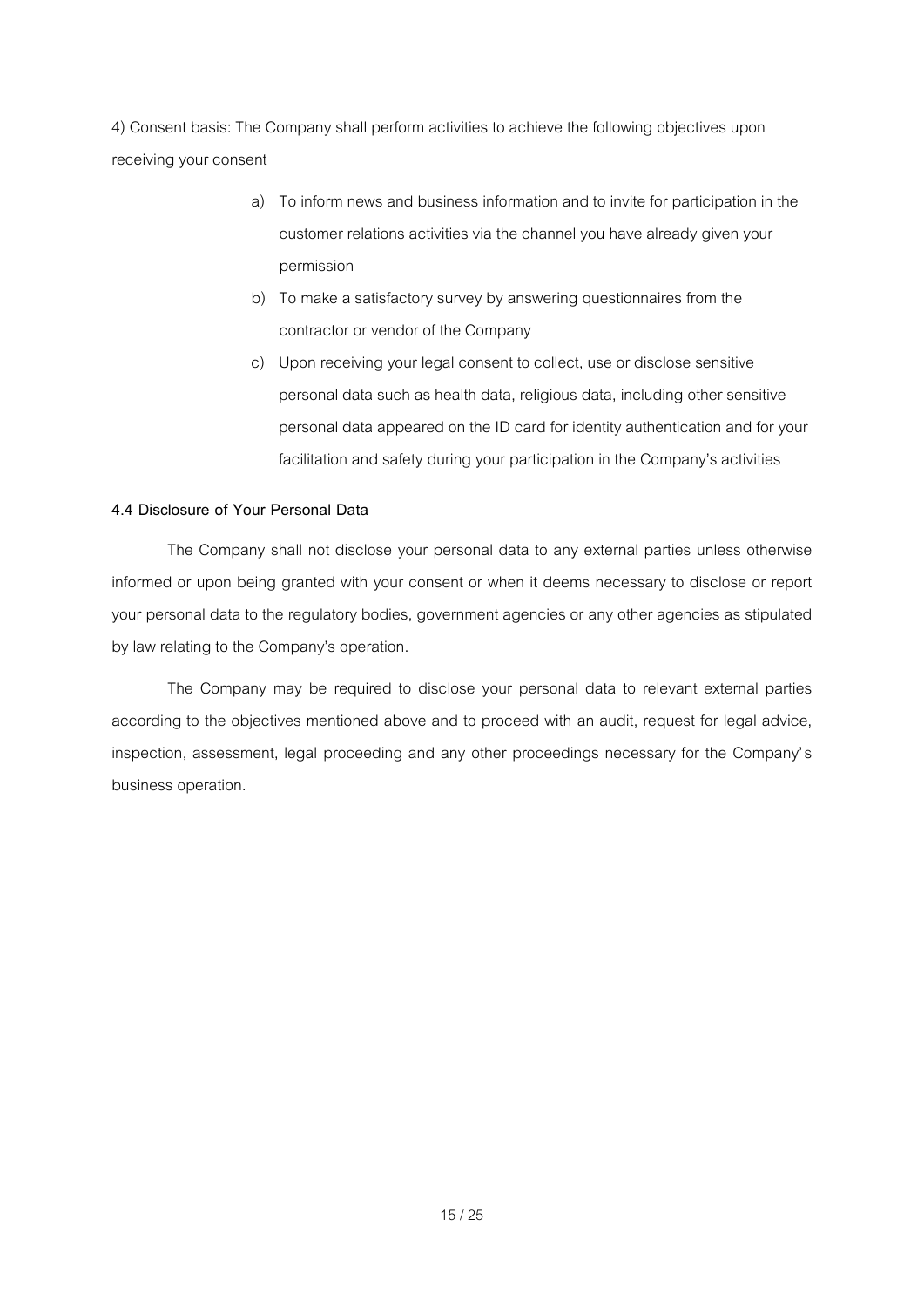### **Personal Data of Business Partners and Counterparty**

#### **5.1 Your Personal Data Collected by the Company**

Your personal data that the Company has collected, used or disclosed, including but not limited to the following types of personal data:

1) Personal data such as name-last name, name title, gender, date of birth, ID card number, passport number, tax ID number, position, nationality, age, work experience or employment record, skill, expertise, including sensitive personal data such as religion, race and health data whereby the Company has been granted with your legal consent or when deemed necessary as required by law.

2) Contact data such as address, telephone number, mobile phone number, e-mail

3) Financial and business data such as savings account number, transaction data, price and product details

4) Other personal data such as data relating to the use of IT system and websites of the Company, CCTV recording, voice recordings from meetings

### **5.2 Sources of Personal Data**

The Company may collect your personal data as you directly provide your personal data to the Company such as exchange of name card, providing data for consideration on qualification, entering into contract etc. Moreover, the Company may receive your personal data from other sources such as sales representatives of other business groups of the Company, business partners or companies under the Company Group, customers or representatives referred by the Company

#### **5.3 Objectives of the Collection, Use or Disclosure of Personal Data Under Legal Basis**

The Company shall collect, use or disclose your personal data for various objectives under legal basis as follows:

1) Contract basis: For the consideration on qualification before entering into contract, contact and coordination relating to compliance with the contract, entering into contract, including payment as agreed upon the contract and payment via platform of the Company's vendor

2) Legal obligation basis: For the necessity to constitute legal claim, to use as an evidence as a defense of legal claim, compliance with the court's order or order of the government agency with legal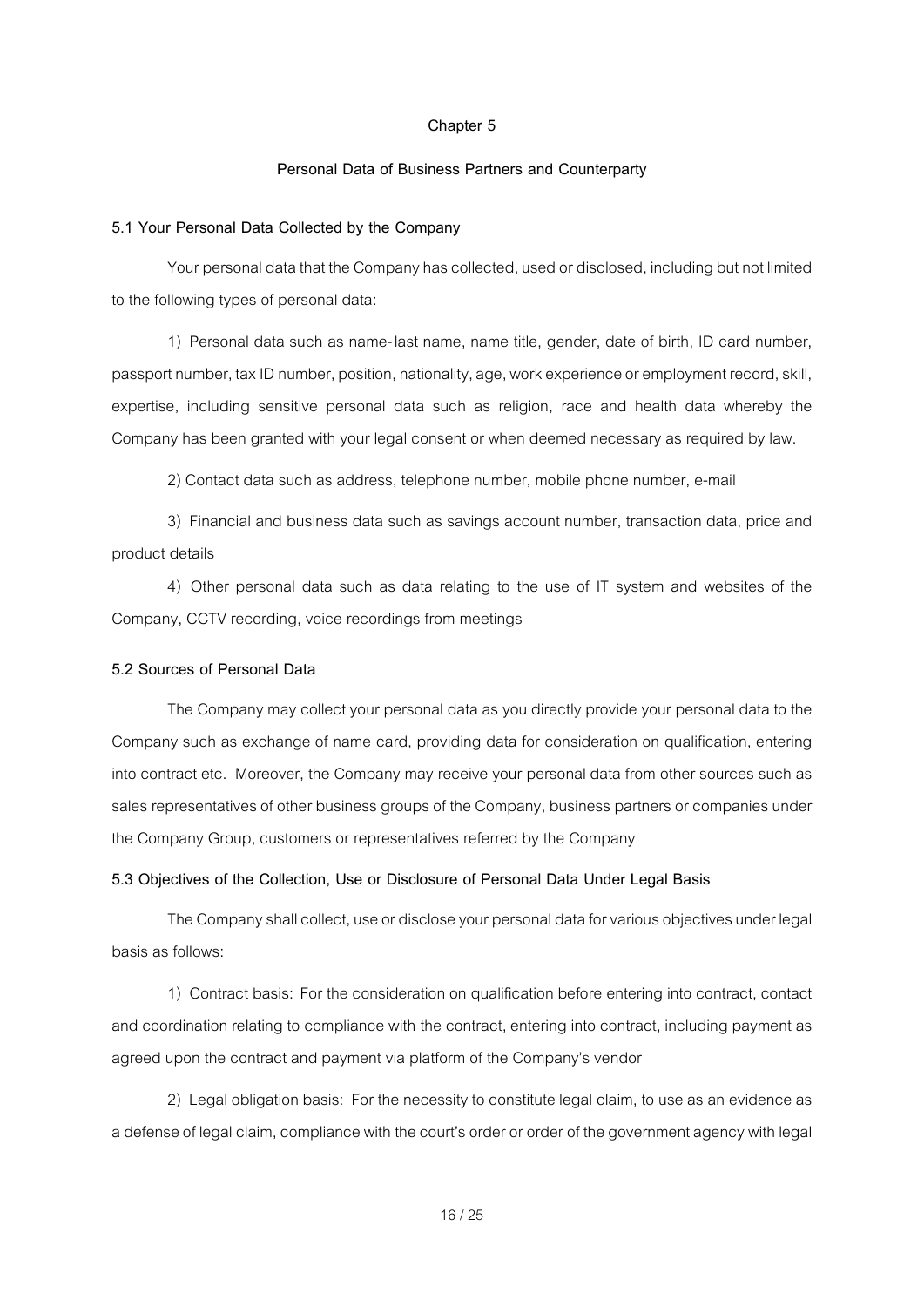authority, including disclosure or report of your personal data to the government agency with legal authority

3) Legitimate interest basis: By taking into consideration the proportionality and your expectation whereby the benefits derived must be well balanced with your basic rights concerning personal data protection in order to achieve the following objectives:

- a) For audit and identity authentication purposes relating to any transactions or legal act and contract
- b) For an audit by major shareholders or relevant agencies, investigation, examination, audit, request for advice to constitute legal claim or legal proof procedures in which your personal data may be disclosed to the lawyer, legal and tax consultant, auditor, including other consultants to achieve such objective
- c) For risk management, audit and internal control and organization management as well as disclosure of personal data to major shareholders for internal audit and prevention of any misconducts or illegal acts
- d) For business analysis or evaluation, improvement, planning and forecast
- e) For the safety of the building areas or facilities from CCTV recording

4) Consent basis: The Company shall perform activities to achieve the following objectives upon receiving your consent

- a) To publicize and invite you as a business partner or counterparty of the Company to be interested in using the vendor's platform as a payment channel, including other related services provided by the Company's vendor
- b) Upon receiving your legal consent to collect, use or disclose sensitive personal data such as health data, religious data, including other sensitive personal data appeared on the ID card for identity authentication

### **5.4 Disclosure of Your Personal Data**

The Company shall not disclose your personal data to any external parties unless otherwise informed or upon being granted with your consent or when it deems necessary to disclose or to report your personal data to the regulatory bodies, government agencies or any other agencies as stipulated by law relating to the Company's operation.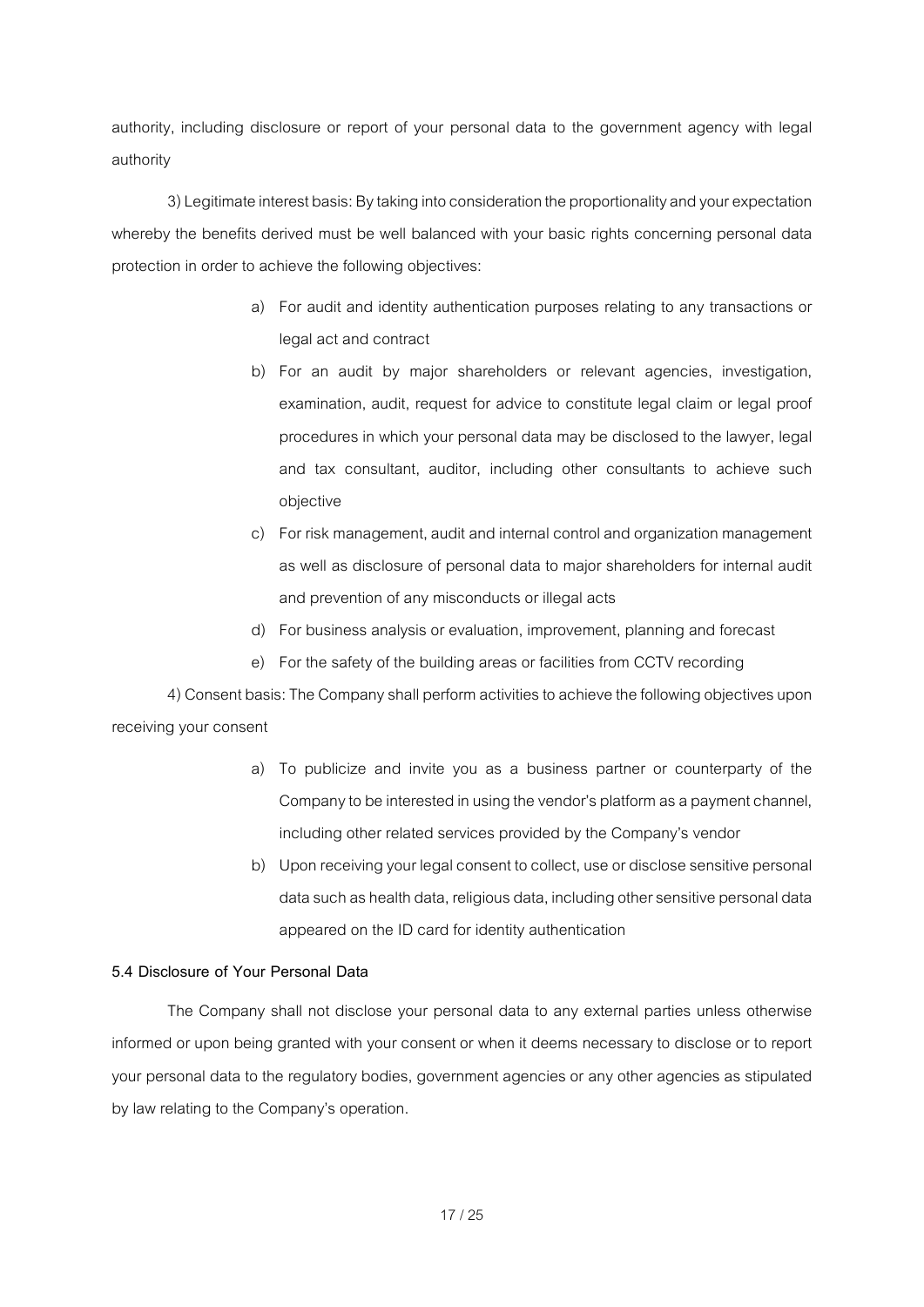The Company may be required to disclose your personal data to relevant external parties for the objectives mentioned above to proceed with an audit, request for legal advice, inspection, assessment, legal proceeding or any other proceedings necessary for the Company' s business operation.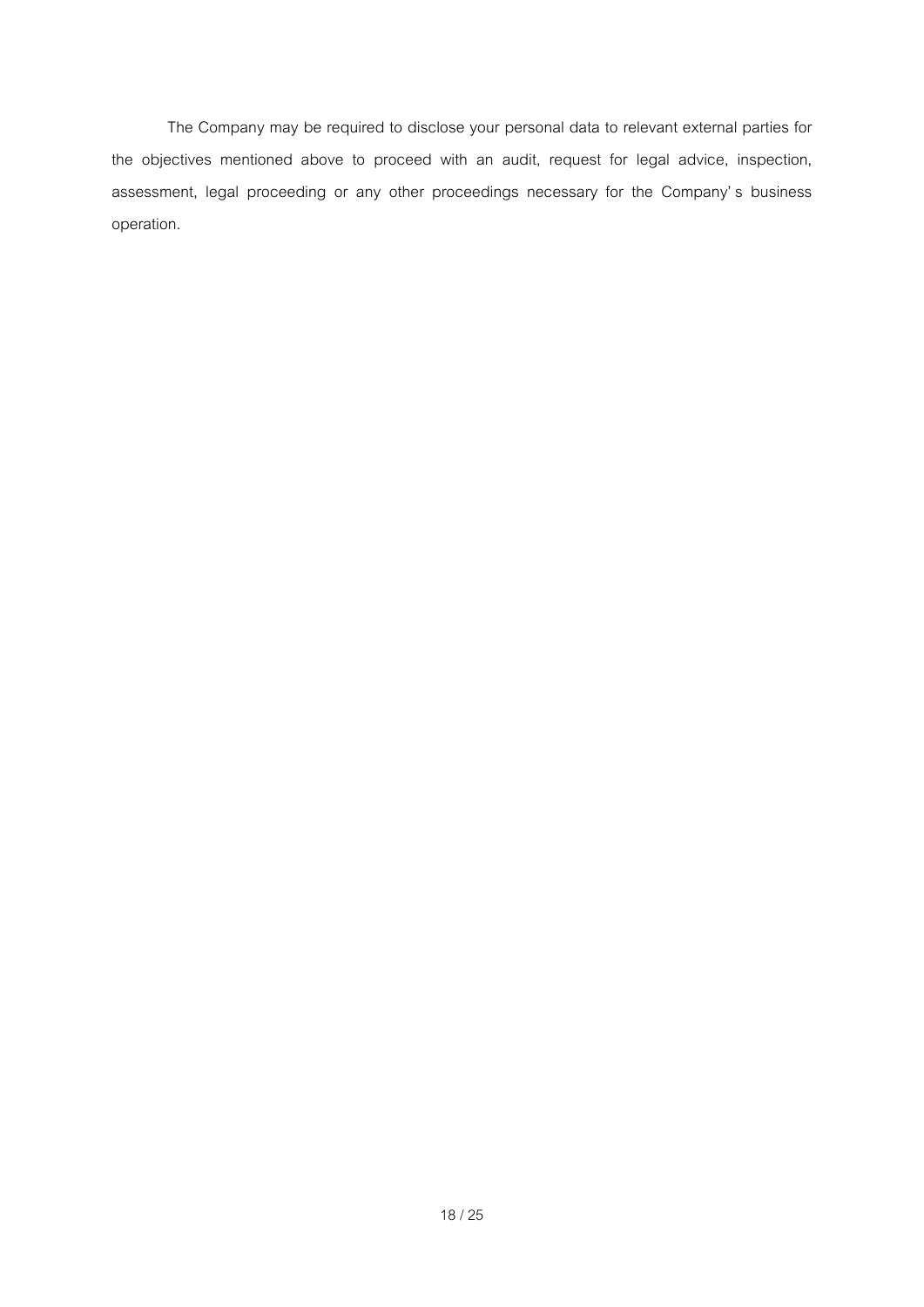#### **Personal Data of the Investors and Shareholders of the Company**

### **6.1 Your Personal Data Collected by the Company**

Your personal data the Company has collected, used or disclosed shall include but not limited to the following types of personal data:

1) Personal data such as name-last name, title, gender, date of birth, ID card number, age, including sensitive personal data such as face recognition (if any), fingerprint, religion, nationality and health data whereby the Company must be granted with your legal consent or as deemed necessary to proceed in accordance with relevant law

2) Contact data such as address, telephone number or e-mail

3)Financial data such as savings account number, dividend payment

4) Other personal data such as data on the use of IT system and websites of the Company, CCTV recording, voice recordings from meetings

### **6.2 Sources of Personal Data**

The Company may collect your personal data as you directly provide your personal data to the Company such as providing your personal data as a shareholder, registration of shareholders' meeting, request for data in the Company's website or other applications as an investor etc. In addition, the Company may acquire your personal data from other related agencies such as registrar, company, Thailand Securities Depository Company Limited.

#### **6.3 Objectives of the Collection, Use or Disclosure of Personal Data Under Legal Basis**

The Company shall collect, use or disclose your personal data to achieve the following objectives under legal basis as follows:

1) Contract basis: To contact you as a shareholder, verification of the registration concerning the attendance of the shareholders' meeting and dividend payment

2) Legal obligation basis: To treat you in accordance with your legal right and duty as a shareholder as well as to disclose and report your personal data to the agency specified by law such as the Securities and Exchange Commission Office, the Stock Exchange of Thailand, the Securities Depository etc, including compliance with the court's order or order of the government agency with legal authority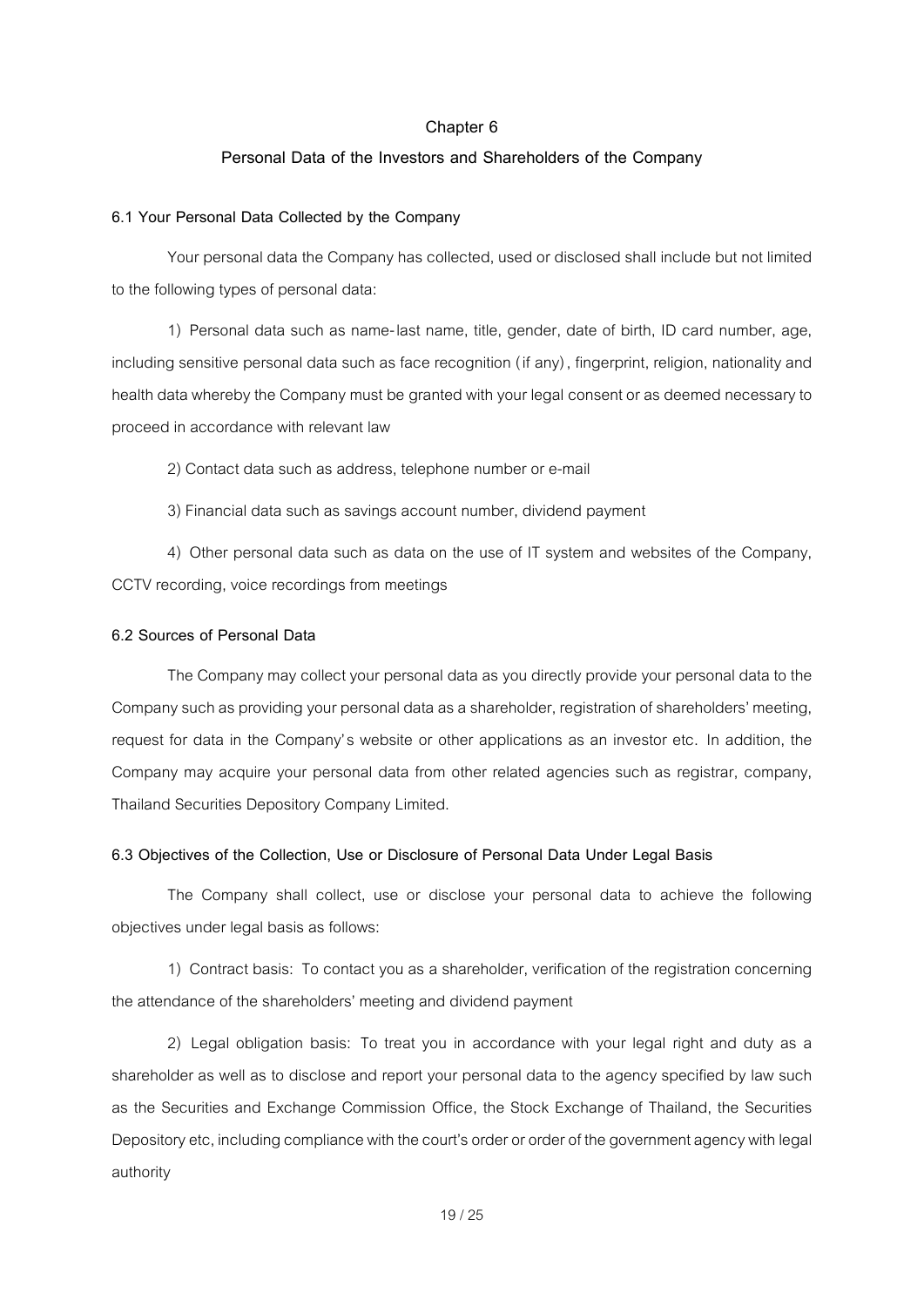The Company may be required to collect your personal data in order to constitute legal claim, audit and review facts to prevent corrupt behavior in exercising right or complying with relevant law as well as to use as an evidence in the defense of legal claim.

3) Legitimate interest basis: By taking into consideration the proportionality and your expectation whereby the benefits derived must be well balanced with your basic rights concerning personal data protection in order to achieve the following objectives:

- a) For the objective of audit and identity authentication relating to the performance of duty or according to delegated authority
- b) For an audit by major shareholders or other related agencies, investigation or examination, request for advice relating to the constitution of legal claimor legal proof
- c) For safety within the building areas or facilities from CCTV recording

4) Consent basis: To collect, use or disclose sensitive personal data such as health data, religious data, including other sensitive personal data appeared on the ID card for identity authentication as well as to facilitate and ensure your safety during your participation with the Company's activities and to disclose your personal data concerning your insurance to other external parties

### **6.4 Disclosure of Your Personal Data**

The Company shall not disclose your personal data to any external parties unless otherwise informed or upon being granted with your consent or when it deems necessary to disclose or to report your personal data to the insurance company which is the Company's counterparty to achieve the following objectives mentioned above.

The Company may be required to disclose or report your personal data as stipulated by law to other related agencies such as the Securities and Exchange Commission Office, the Stock Exchange of Thailand, Thailand Securities Depository Company Limited, registrarand the Department of Business Development etc.

The Company may be required to disclose your personal data to relevant external parties for the objectives mentioned above in order to proceed with an audit, request for legal advice, inspection, assessment, legal proceeding or any other proceedings necessary for the Company' s business operation.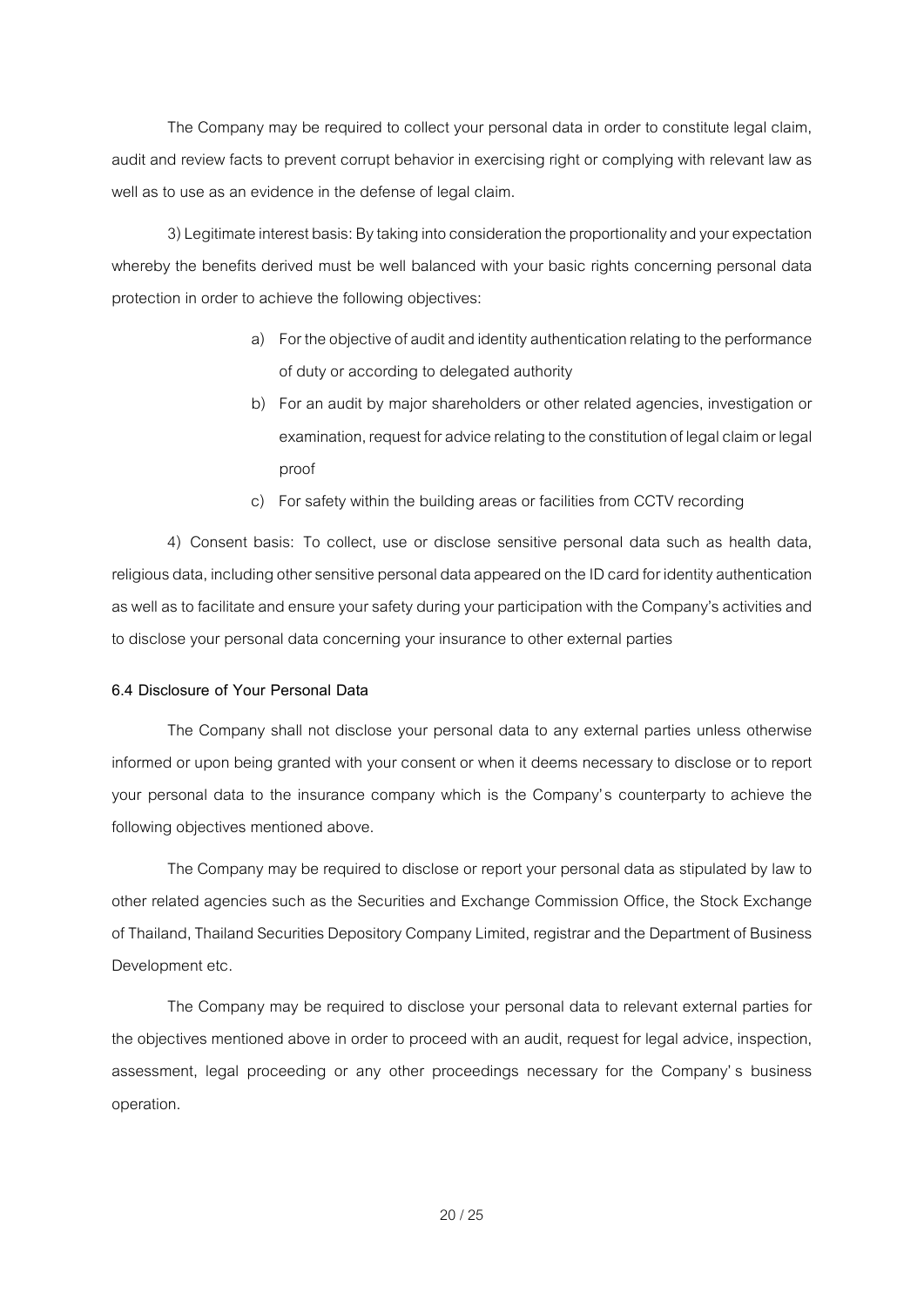### **Personal Data of Other Persons Relating to the Company**

Apart from personal data of the customers, business partners and counterparties as mentioned in this policy, the Company may collect and process your personal data as you are a visitor or a person entering into the premises under the Company's responsibility. Moreover, you might be a person whom the Company has collected personal data since you have participated in some social activities or any other activities; for example, you might be the customer of other types not mentioned in this policy.

### **7.1 Your Personal Data Collected by the Company**

In a case where you are a visitor or a person entering into the premises under the Company's responsibility, the Company shall collect, use or disclose your personal data which include but not limited to the following:

1) Personal data such as name-last name, name title, gender, ID card number, age, education background, photo

2) Contact data such as address, telephone number, mobile phone number, e-mail

3) Other personal data such as driver's license number, license number from the Department of Energy Business, license plate number, details of the vehicle's size, details of the car owner, details of the contractor and data from CCTV recording

However, the Company has no intention to collect and process your sensitive personal data. In a case that the copy of your ID card or any cards issued by the government for identity authentication is required, the Company must delete all sensitive personal data appeared on such card unless otherwise permitted or informed or in a case where the Company can refer to any legal bases and use such legal basis which allows for the exception of the informed consent.

In a case that you are a person participating in any social activities or projects or other activities organized by the Company or activities in which the Company has been involved, including the foundation, association or non-profit organization or a person living in the community supported and assisted by the Company or any other customers not mentioned in the policy, the Company may collect, use or disclose your personal data that include but not limited to the following:

1) Personal data such as name-last name, name title, gender, date of birth, ID number, age, profession, position, education background, work experience, name of agency or office and academic institution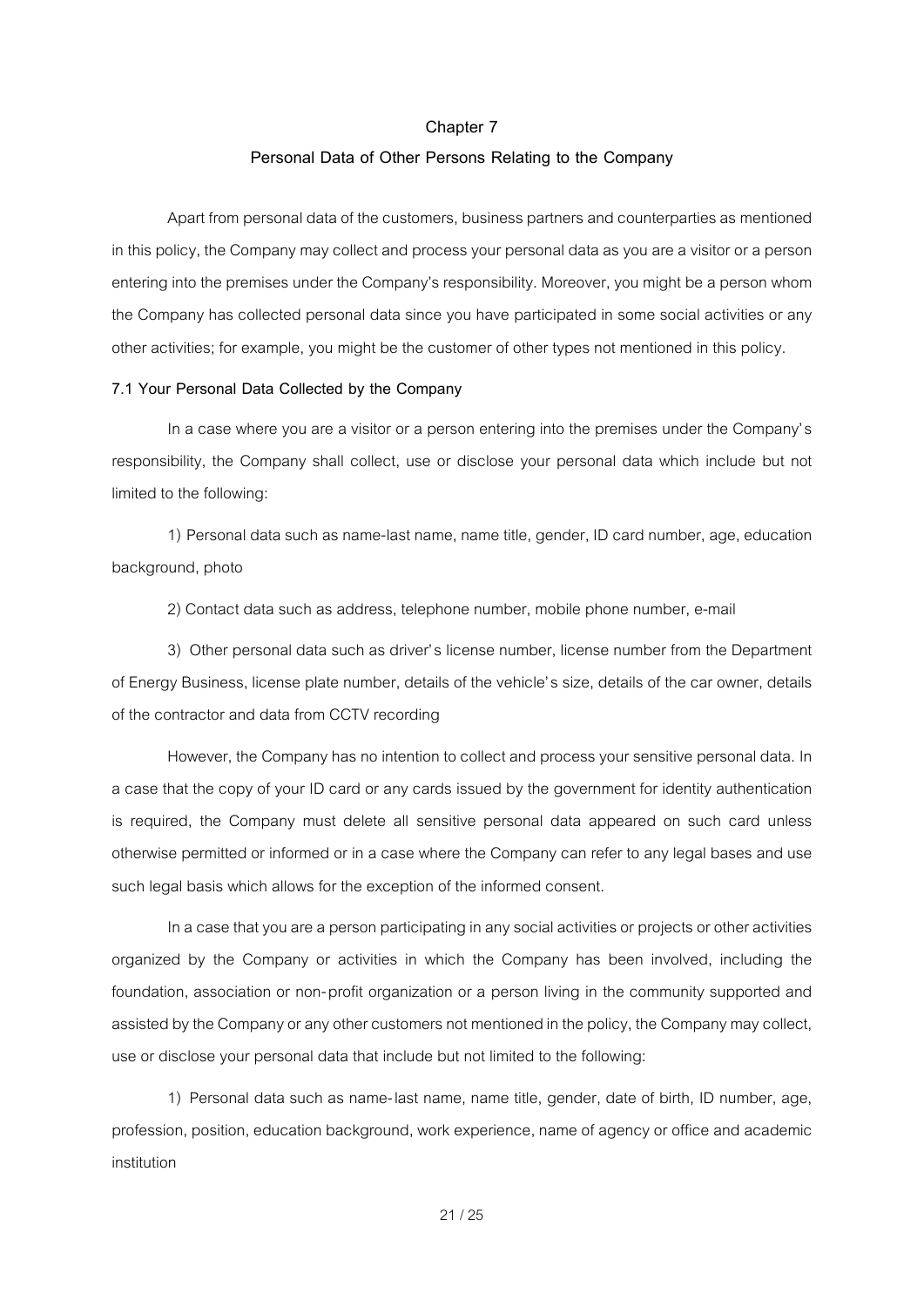2) Sensitive personal data such as face recognition (if any), fingerprint, religion, nationality, health data, details of disease and treatment record, medical treatment and disability details in which the Company has been granted with your consent as stipulated by law or as deemed necessary and permitted by law.

3) Contact data such as address, telephone number, mobile phone number, e-mail

4) Financial data such as savings account number, income, subsidy, details of the scholarship and employment remuneration

5) Other personal data such as your portfolio, details of the disabled's guardian, data on the use of IT system and other websites of the Company, CCTV recording, still photo and VDO recording of the activities being organized, voice recordings from various meetings

Nonetheless, in a case that you are a minor under 10 years of age or a quasi-incompetent or an incompetent, the Company shall ask your legal guardian or curator to carry out any tasks on your behalf as well as to give consent to the Company for further action as deemed appropriate.

In a case where the Company has found out that your personal data has been collected without the consent of your legal guardian or curator, the Company is entitled to reject any proceedings as per your request and shall delete your personal data except in a case that the processing of your personal data can depend on other legal bases which allow for the exception of the informed consent.

### **7.2 Sources of Personal Data**

The Company may collect your personal data as you directly provide your personal data to the Company such as registration, application, training attendance, contact to enter the Company' s premises, exchange of access card, participation in the Company's activities, contact for service or support from the Company. Besides, the Company may receive your personal data via the foundation, association or non-profit organization, academic institution or government agency in need of support or other reference persons etc.

#### **7.3 Objectives of the Collection, Use or Disclosure of Your Personal Data Under Legal Basis**

The Company shall collect, use or disclose your personal data to achieve various objectives under legal basis as follows:

1) Contract basis: For the necessity to comply with the contract or to proceed with your request before entering into contract to perform the following activities:

22/ 25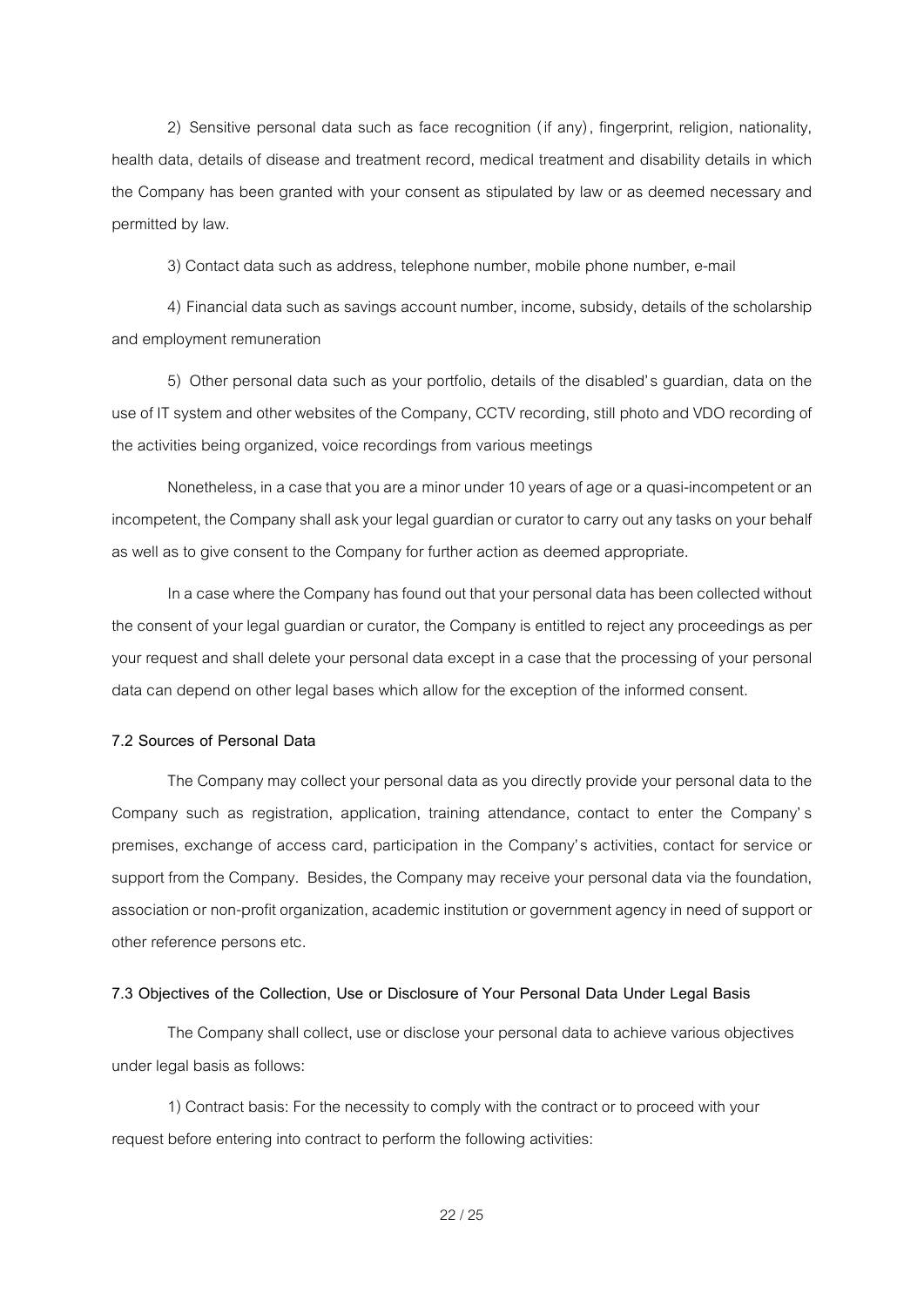- a) To contact for sales of products or services, to receive or provide services
- b) To organize training regarding the access card during entrance of the Company's premises, parking permit as well as to supervise and monitor working schedule of the contractor
- c) To consider the qualification in providing support and assistance upon request, including request for academic funding

2)Legal obligation basis: For the necessity to comply with relevant law or to achieve the objectives as stipulated by law to perform the following activities:

- a) For the necessity to constitute legal claim to achieve the objectives of an audit and identity authentication in order to prevent corrupt behavior in exercising the right or complying with relevant law and to use as an evidence in the defense of legal claim
- b) For the objectives relating to preventive medicine or occupational medicine, efficiency assessment or to achieve the objective concerning the diagnosis, health or social services, medical treatment, health management and social work
- c) For medical welfare of a legitimate person or social protection
- d) For disclosure and report of your personal data to the agency specified by law

3)Legitimate interest basis: By taking into consideration the proportionality and your expectation whereby the benefits derived must be well balanced with your basic rights concerning personal data protection in order to achieve the following objectives:

- a) For the safety of building areas or facilities from CCTV recording and exchange of access card before entering the Company's premises as well as to prevent any dangers or emergency incidents within the premises
- b) For an audit by major shareholders or related agencies, investigation, examination, request for advice on the constitution of legal claim or legal proof or to use as an evidence in the legal proceeding
- c) For the objectives of audit and identity authentication or confirmation of qualification
- d) For the demonstration of photos from activities and atmospheres of such activities organized or supported by the Company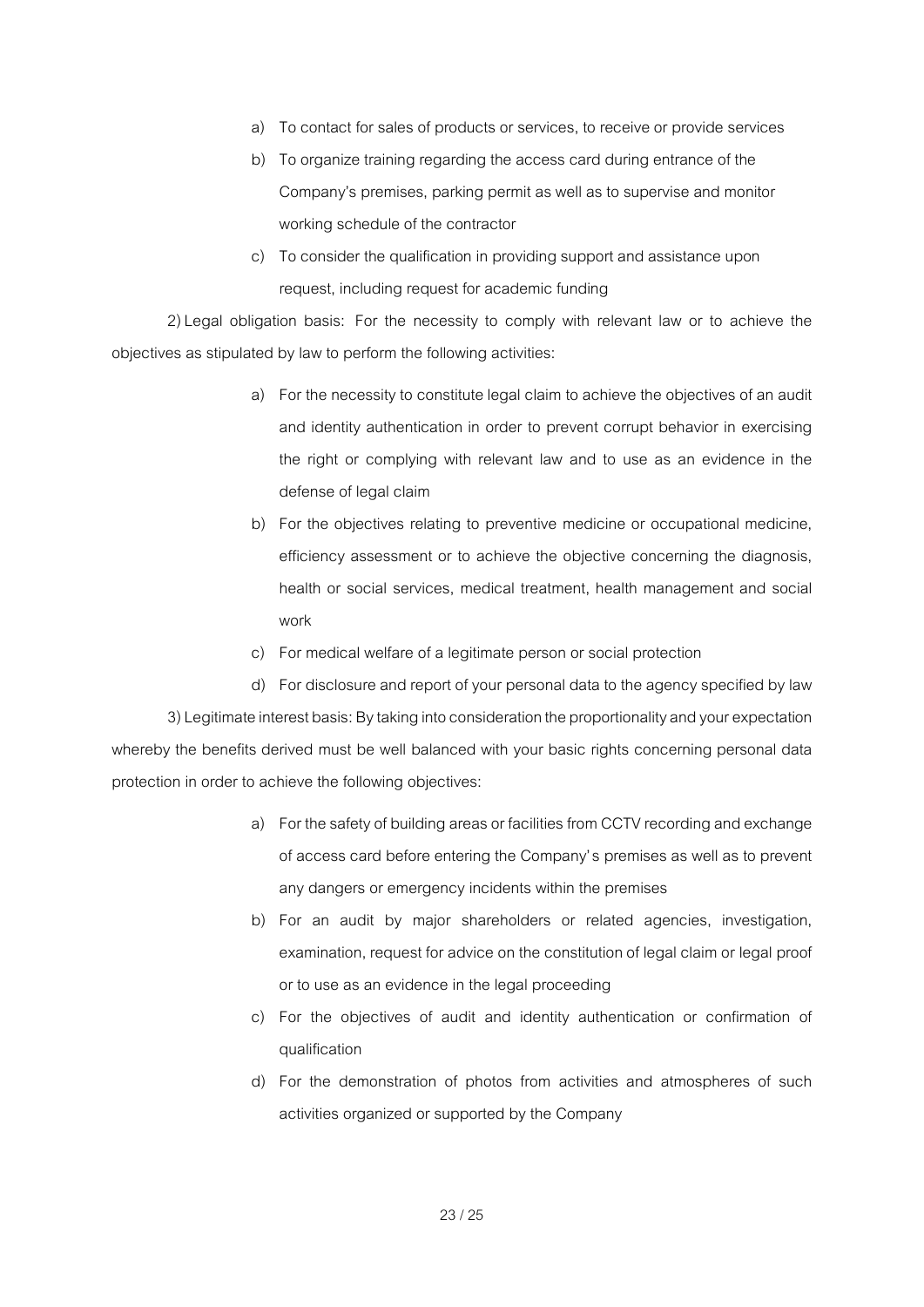e) For the analysis of the perception of people in the community through behavioral observation in order to improve and develop relationship

4) Consent basis: For the collection, use or disclosure of sensitive personal data such as health data, religious data, disability, including other sensitive personal data appeared on the ID card for identity authentication and to facilitate operation or to arrange for proper working environment

### **7.4 Disclosure of Your Personal Data**

The Company shall not disclose your personal data to any external parties unless otherwise informed or upon being granted with your consent or when it deems necessary to disclose or to report your personal data as to the regulatory bodies, government agencies or any other agencies as prescribed by law regarding the Company's business operation.

In addition, the Company may be required to disclose your personal data to relevant external parties according to the objectives mentioned above and to organize activities or projects, to provide community services, audit, request for legal advice and inspection, assessment, litigation and other proceedings as deemed necessary.